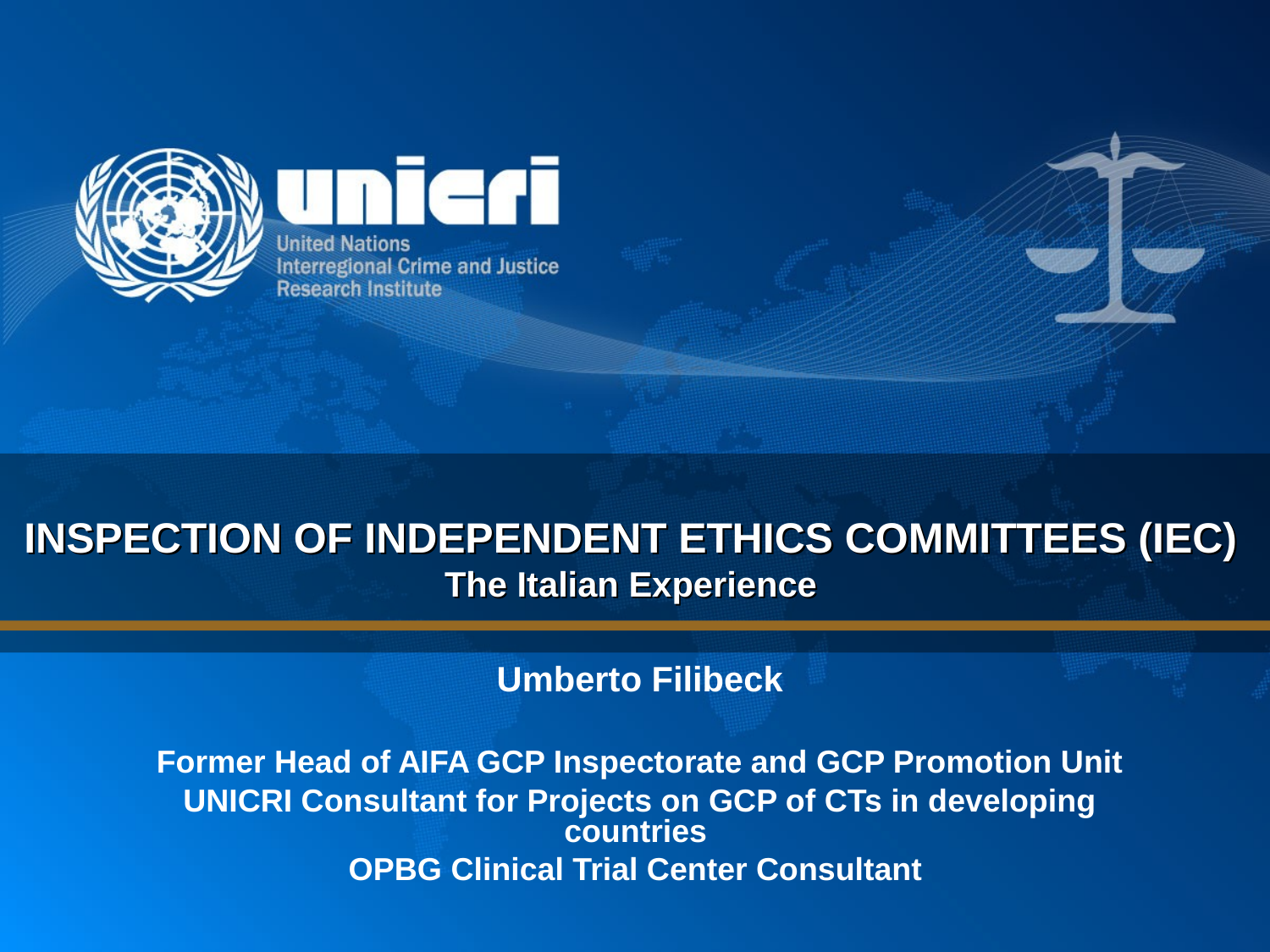# **DIRECTIVE 2001/20/EC of 4 April 2001**

#### **Article 15**

**Verification of compliance of investigational medicinal products with good clinical and manufacturing practice**

1. To verify compliance with the provisions on good clinical and manufacturing practice, Member States shall appoint inspectors to inspect the sites concerned by any clinical trial conducted, particularly the trial site or sites, the manufacturing site of the investigational medicinal product, any laboratory used for analysis in the clinical trial and/or the sponsor's premises.

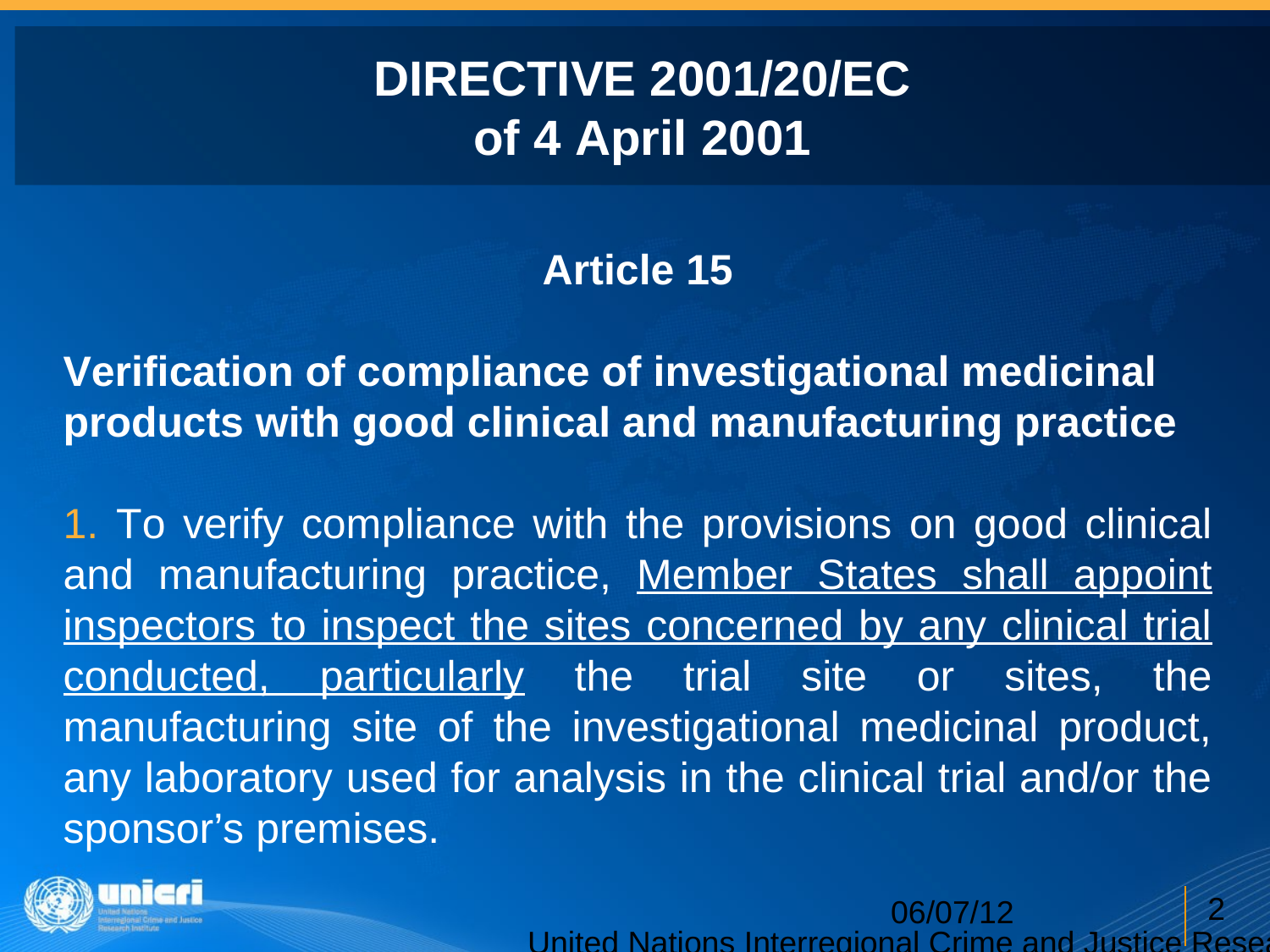# **Why IEC inspection?**

# **Because the role of the IEC is** crucial for CTs

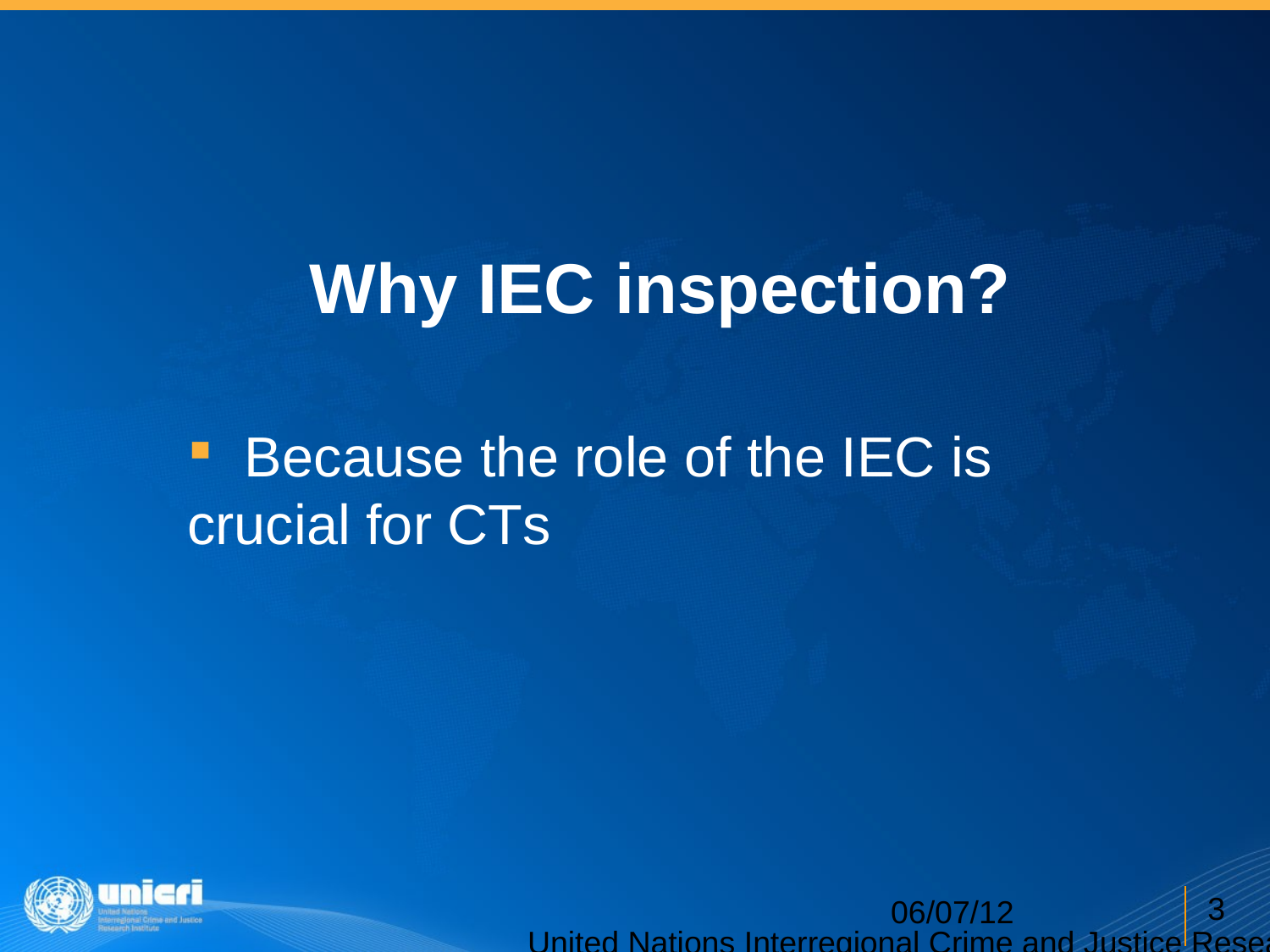# **According to GCP and other relevant guidelines**

### **Commencement of a clinical trial**

The sponsor may not start a clinical trial until the Ethics Committee has issued a favourable opinion ecc.

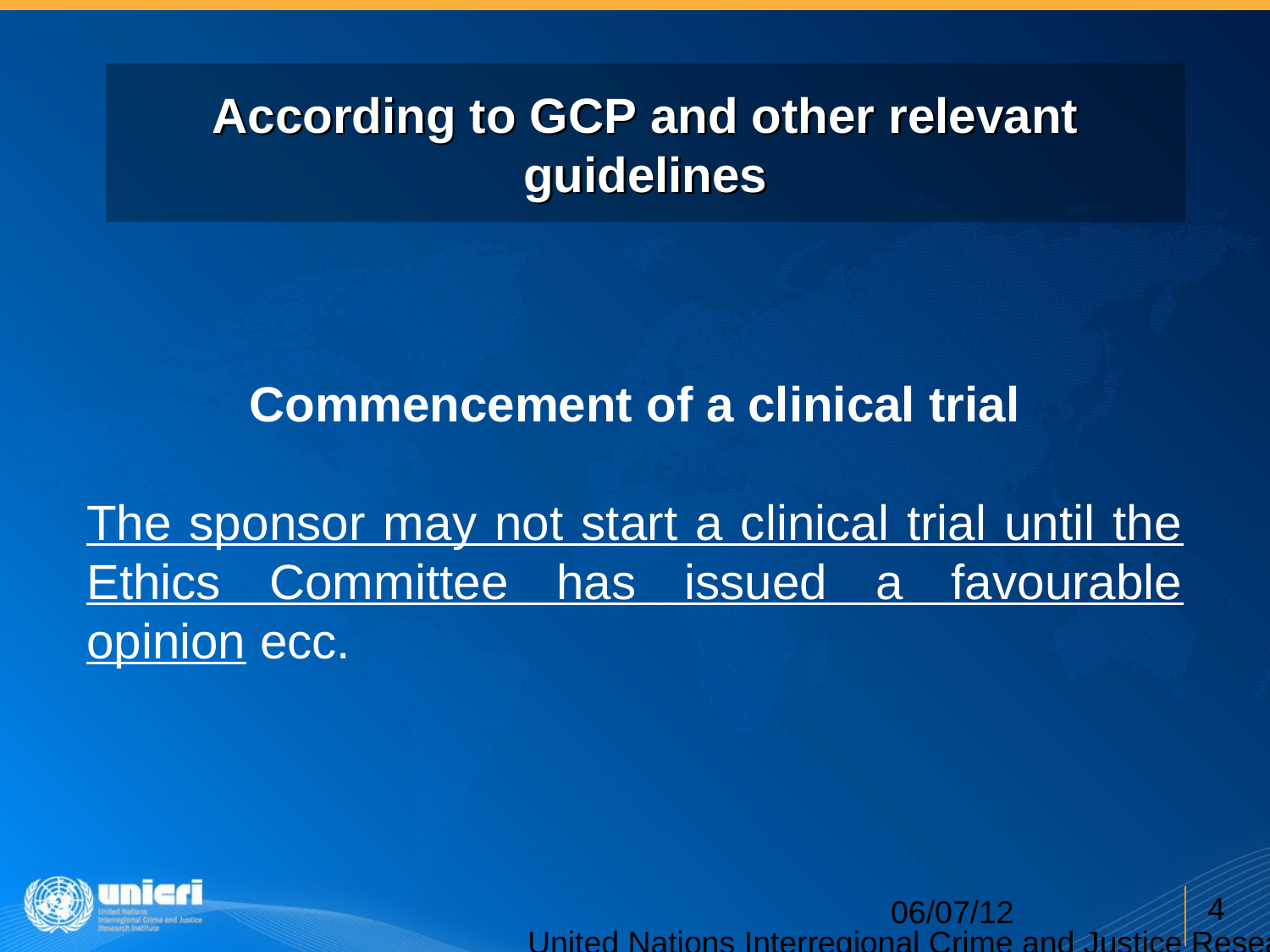#### **Ethics Committee's Opinion**

2. The Ethics Committee shall give its opinion, before a clinical trial commences, on any issue request.

3. In preparing its opinion, the Ethics Committee shall consider, in particular:

a) the relevance of the clinical trial and the trial design;

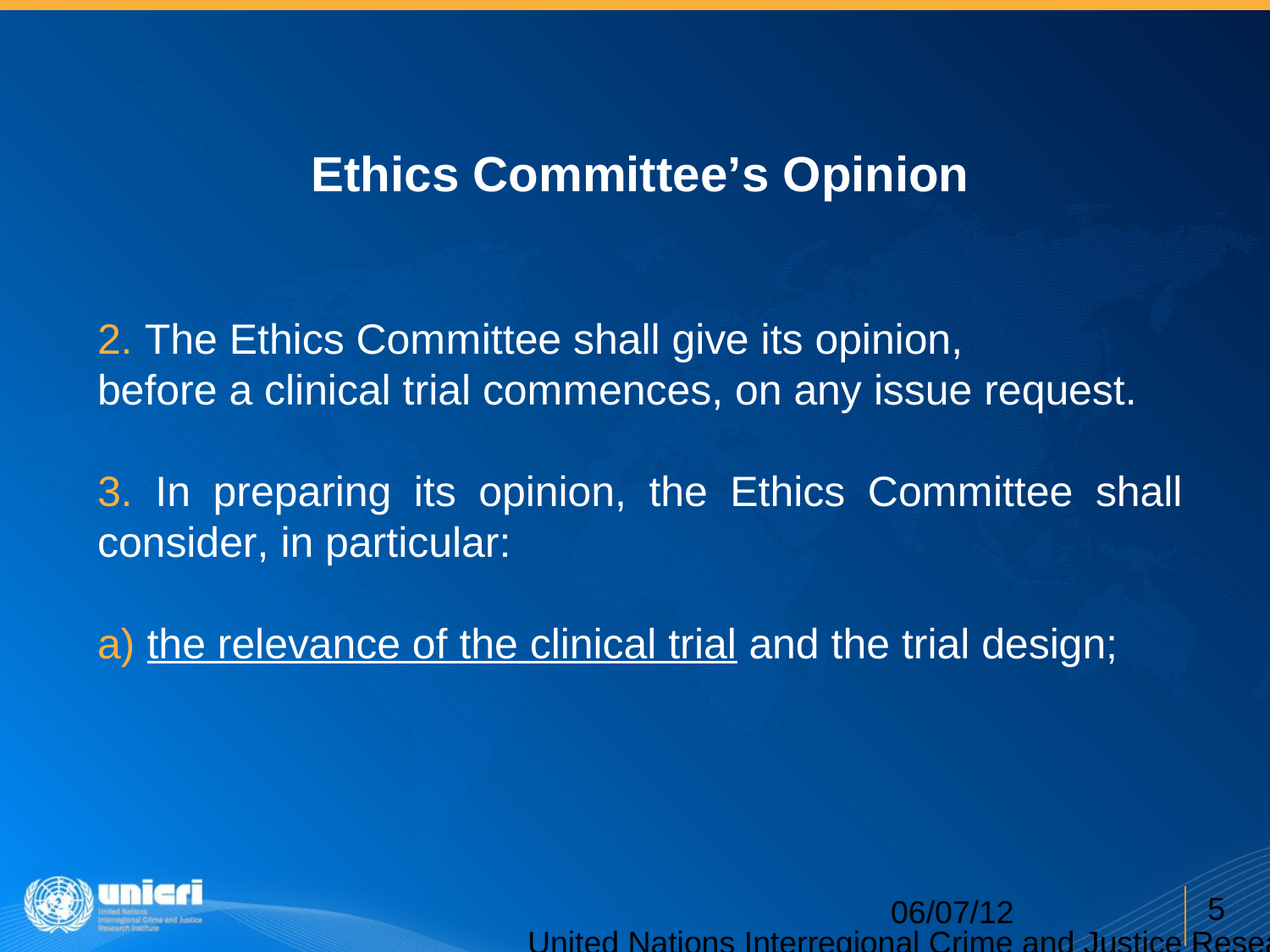b) whether the evaluation of the <u>anticipated</u> benefits and risks is satisfactory and whether the conclusion are justified;

c) the protocol;

d) the suitability of the investigator and supporting staff;

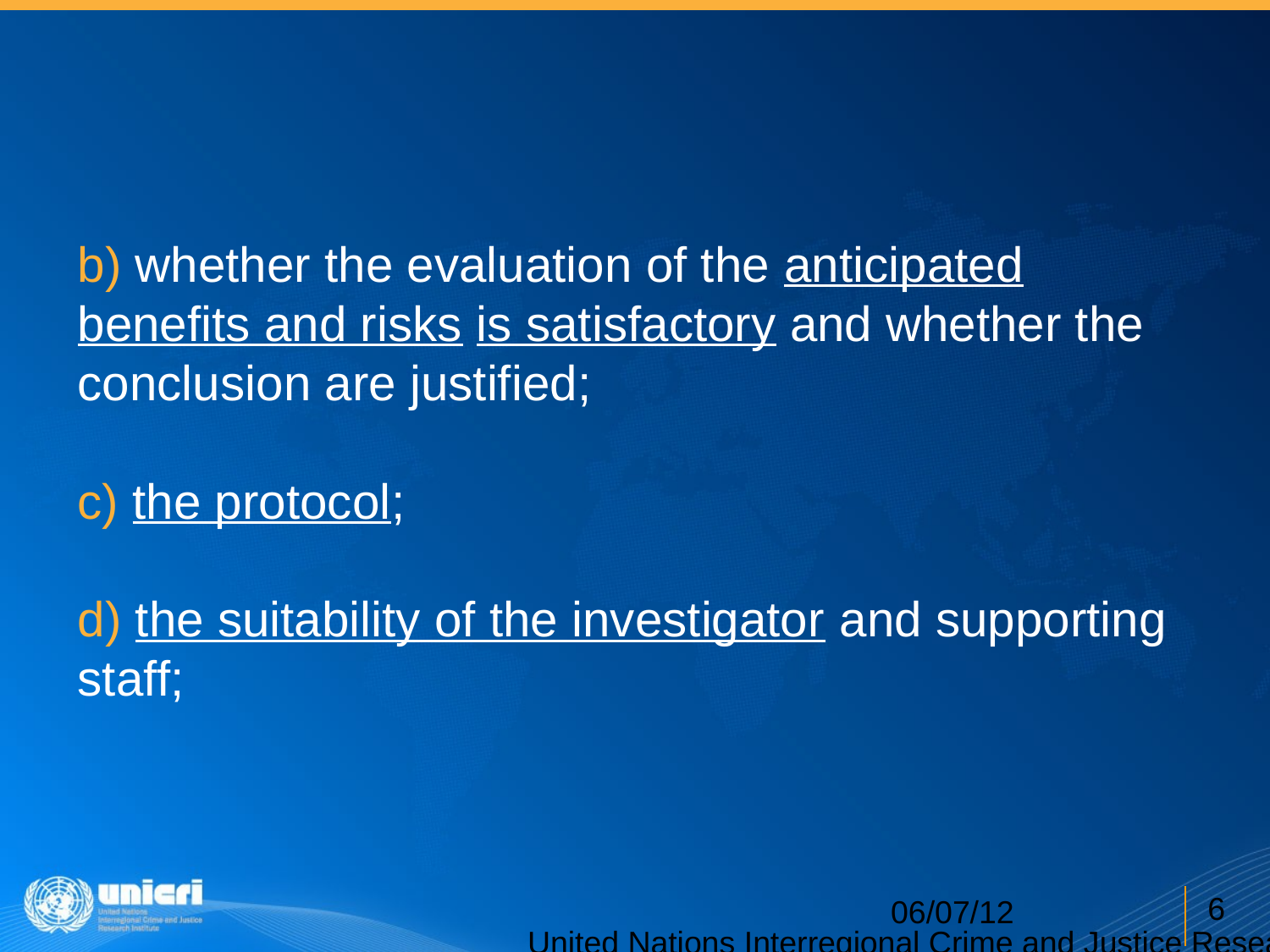#### e) the investigator's brochure;

f) the quality of the facilities;

g) the adequacy and completeness of the written information to be given and the procedure to be followed for the purpose of obtaining informed consent and the justification for the research on persons incapable of giving informed consent as regards the specific restrictions laid down in the specific guidelines

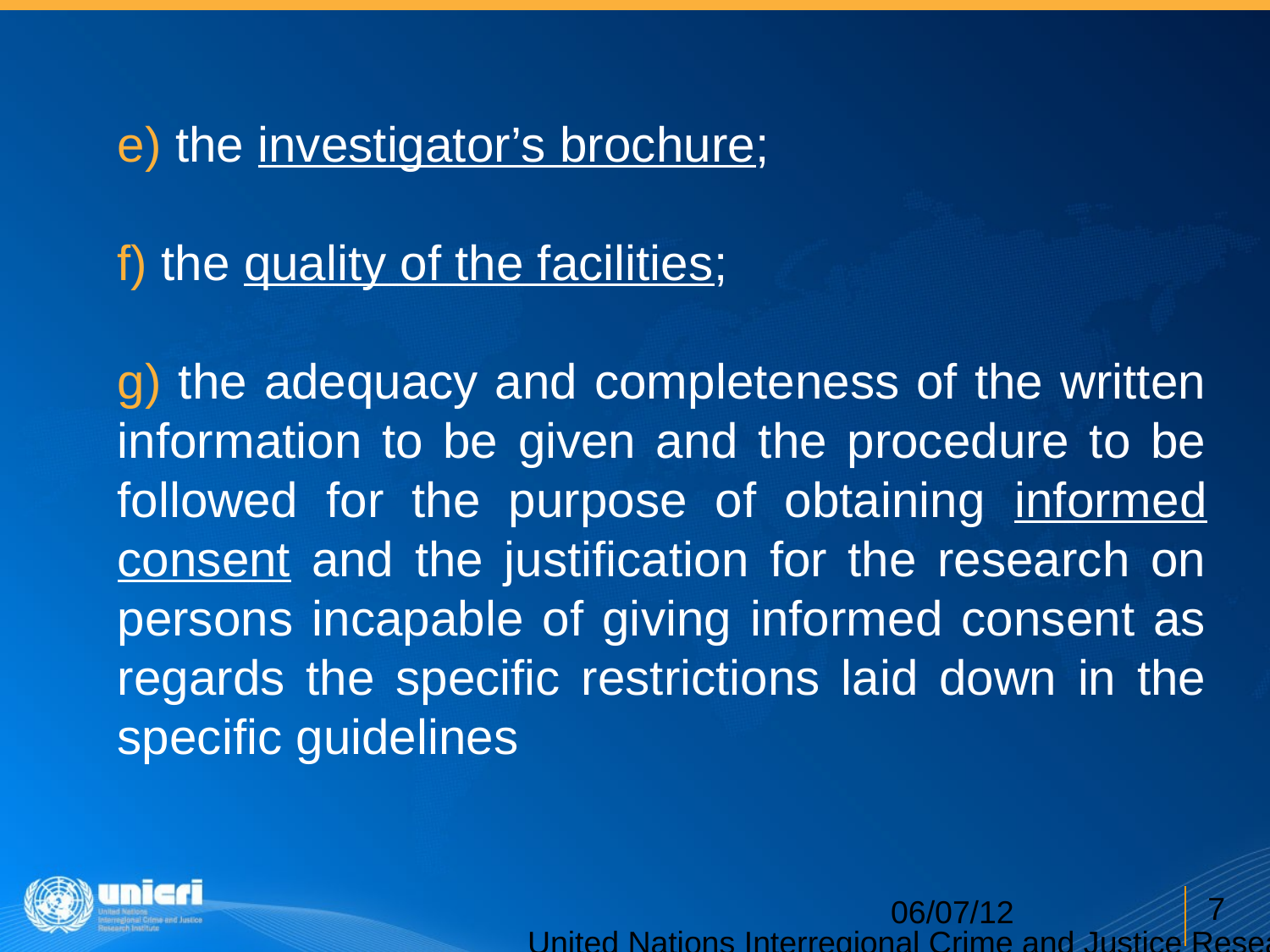h) provision for indemnity or compensation in the event of injury or death attributable to a clinical trial;

i) any <u>insurance</u> or indemnity to cover the liability of the investigator and sponsor;

i) the amounts and, where appropriate, the arrangements for rewarding or compensating investigators and trial subjects and the relevant aspects of any agreement between the sponsor and the site;

k) the arrangements for the recruitment of subjects.

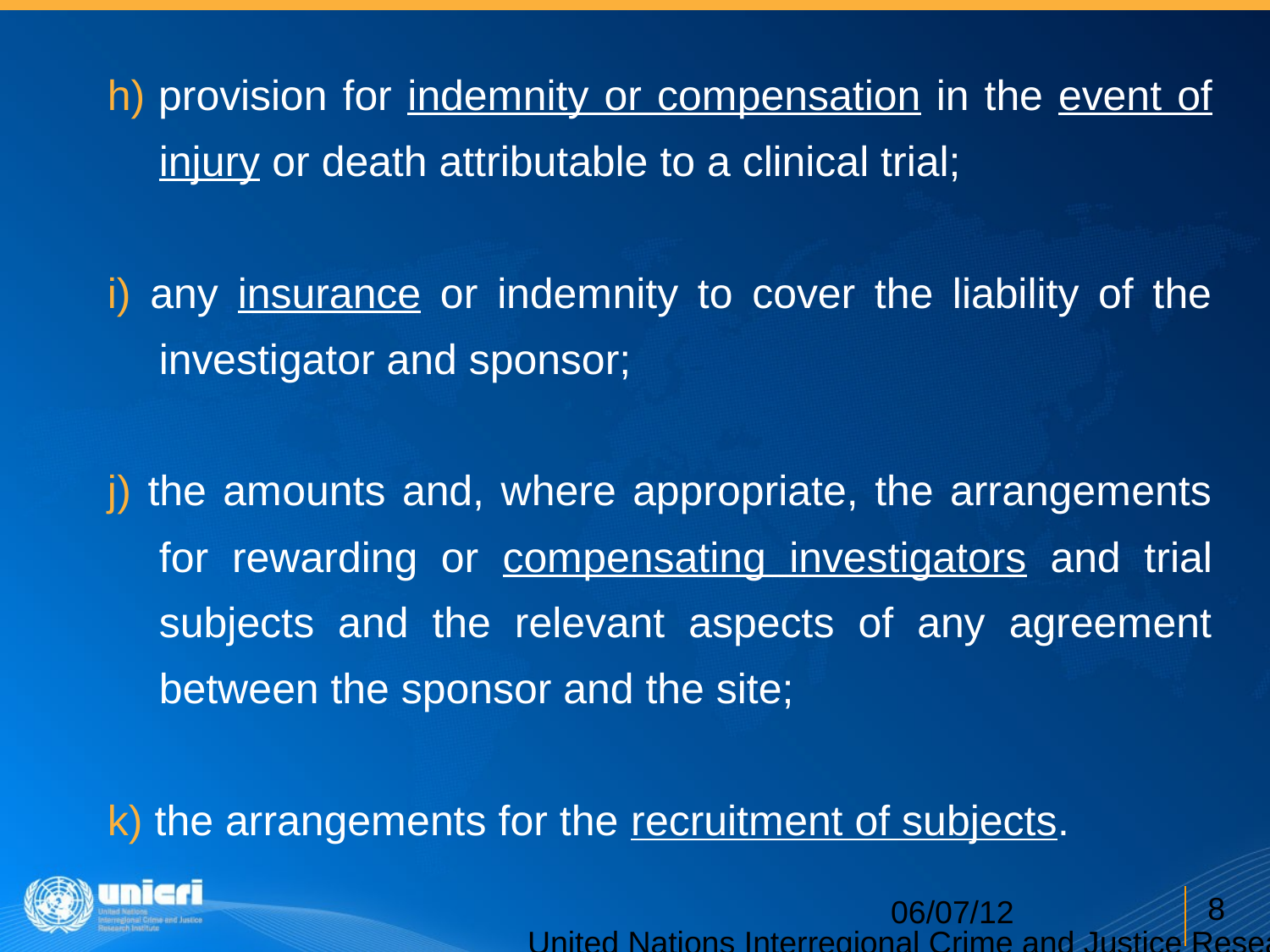# **AIMS OF IEC INSPECTION**

# **The approach of IEC inspections has the following aims**:

**I.**

#### Verify that IEC has evaluated that CT are in compliance with GCP Principles

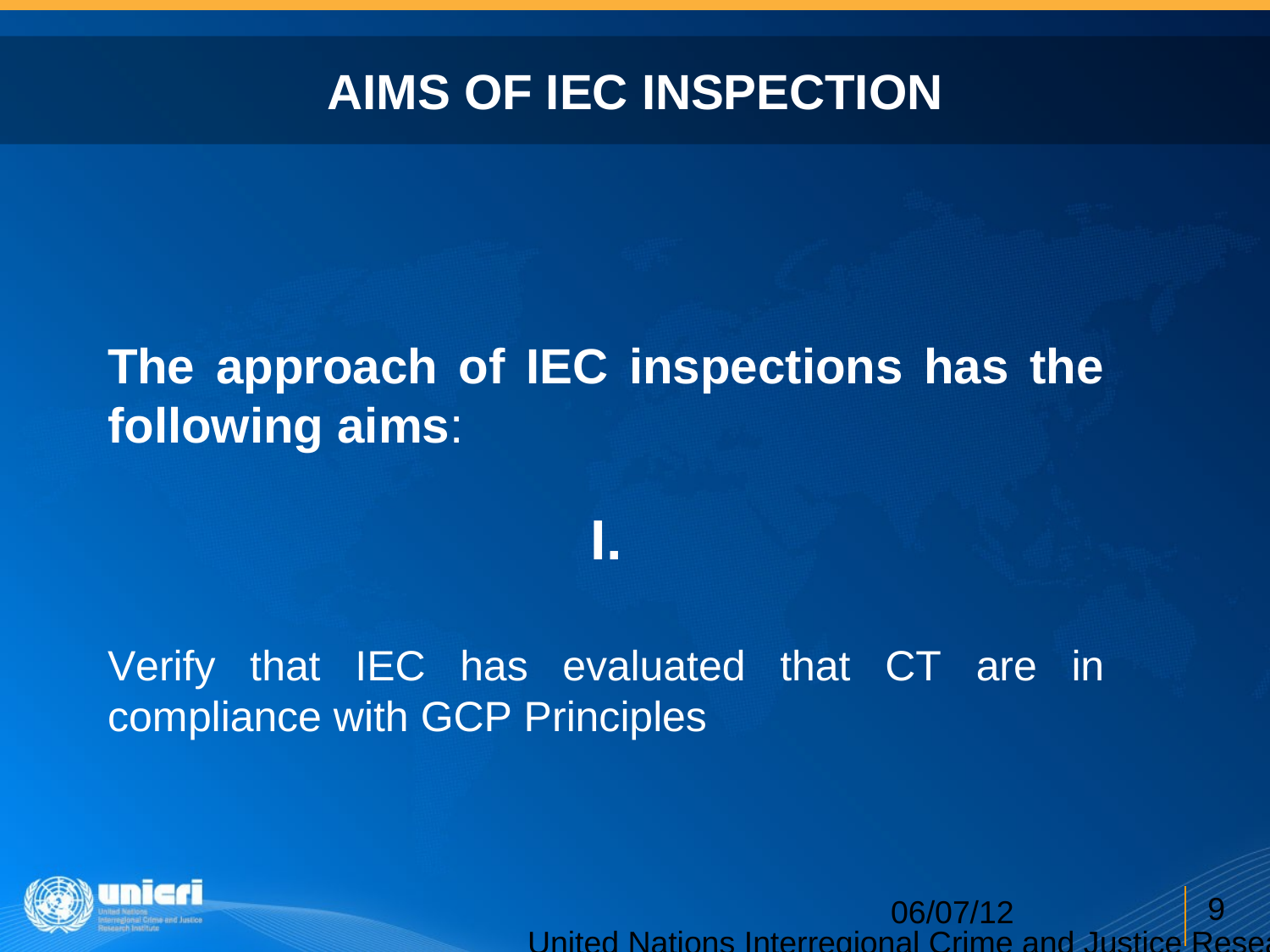# **FROM ICH-CGP PRINCIPLES A) ETHIC GUARANTEE**

**2.1** Clinical trials should be conducted in accordance with the ethical principles that have their origin in the Declaration of Helsinki, and that are consistent with GCP and the applicable regulatory requirement(S).

**2.3** The rights, safety, and well-being of trial subjects are the most important considerations and should prevail over interests of science and society.

**2.9** Freely given informed consent should be obtained from every subject prior to clinical trial participation.

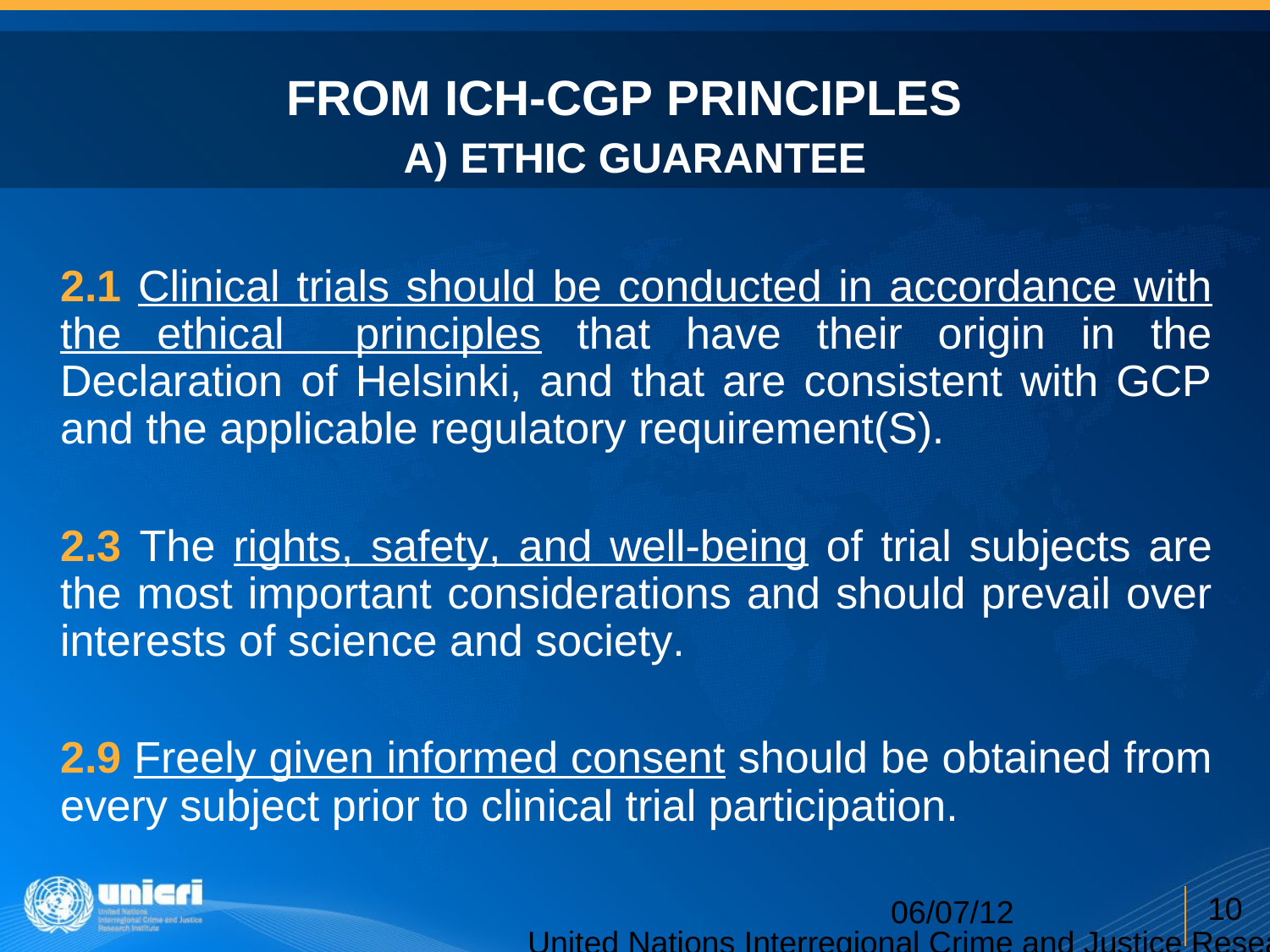# **B) TECNICAL-SCIENTIFIC GUARANTEE**

**2.4** The available nonclinical and clinical information on an investigational product should be adequate to support the proposed clinical trial.

**2.7** The decisions made on behalf of, subjects should always be the responsibility of a qualified physician or, when appropriate, of a qualified dentist.

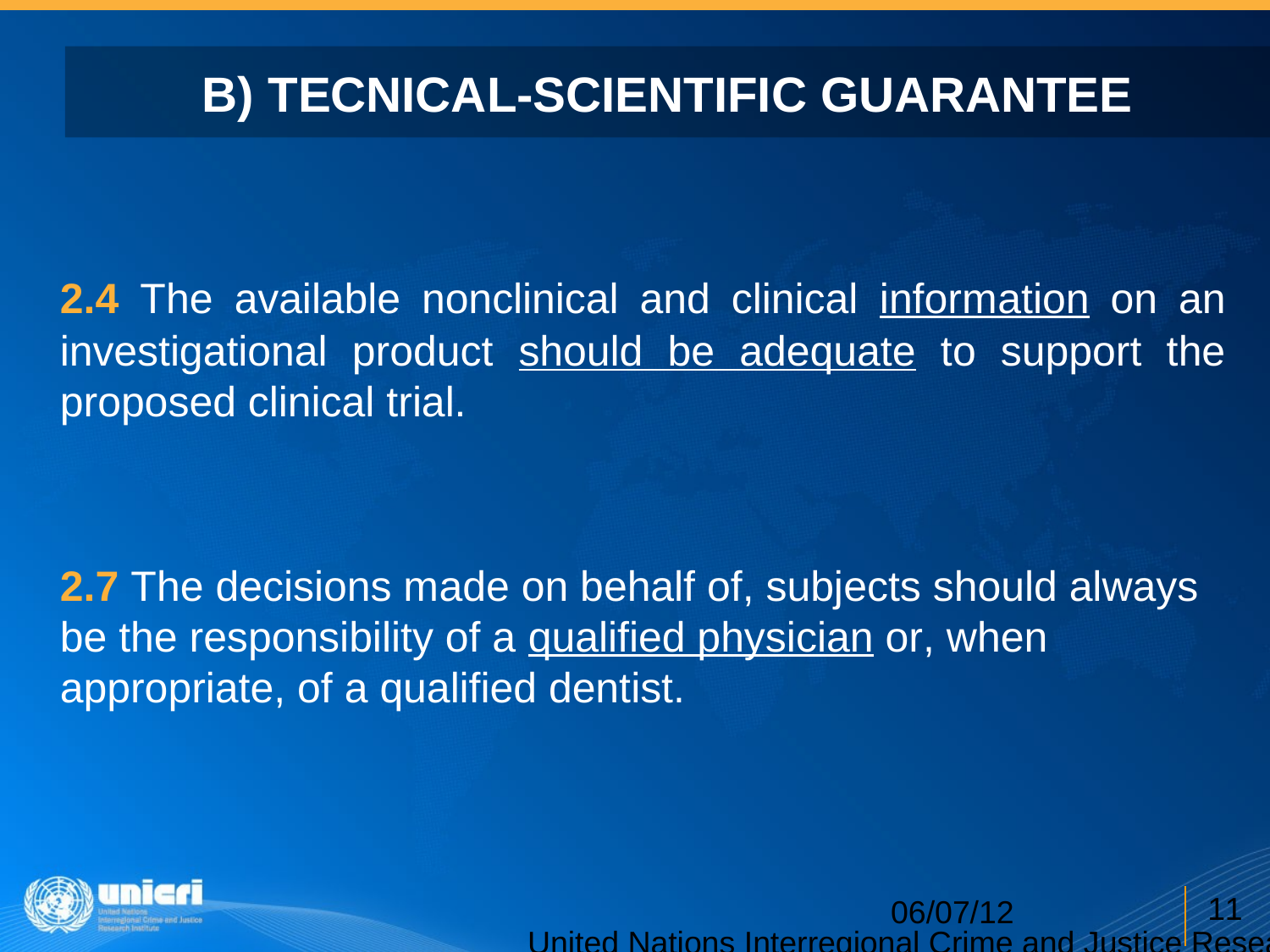**2.8** Each individual involved in conducting a trial should be qualified by education, training, and experience to perform his or her respective task(s).

**2.12** Investigational products should be manufactured, handled, and stored in accordance with applicable good manufacturing practice (GMP). They should be used in accordance with the approved protocol.

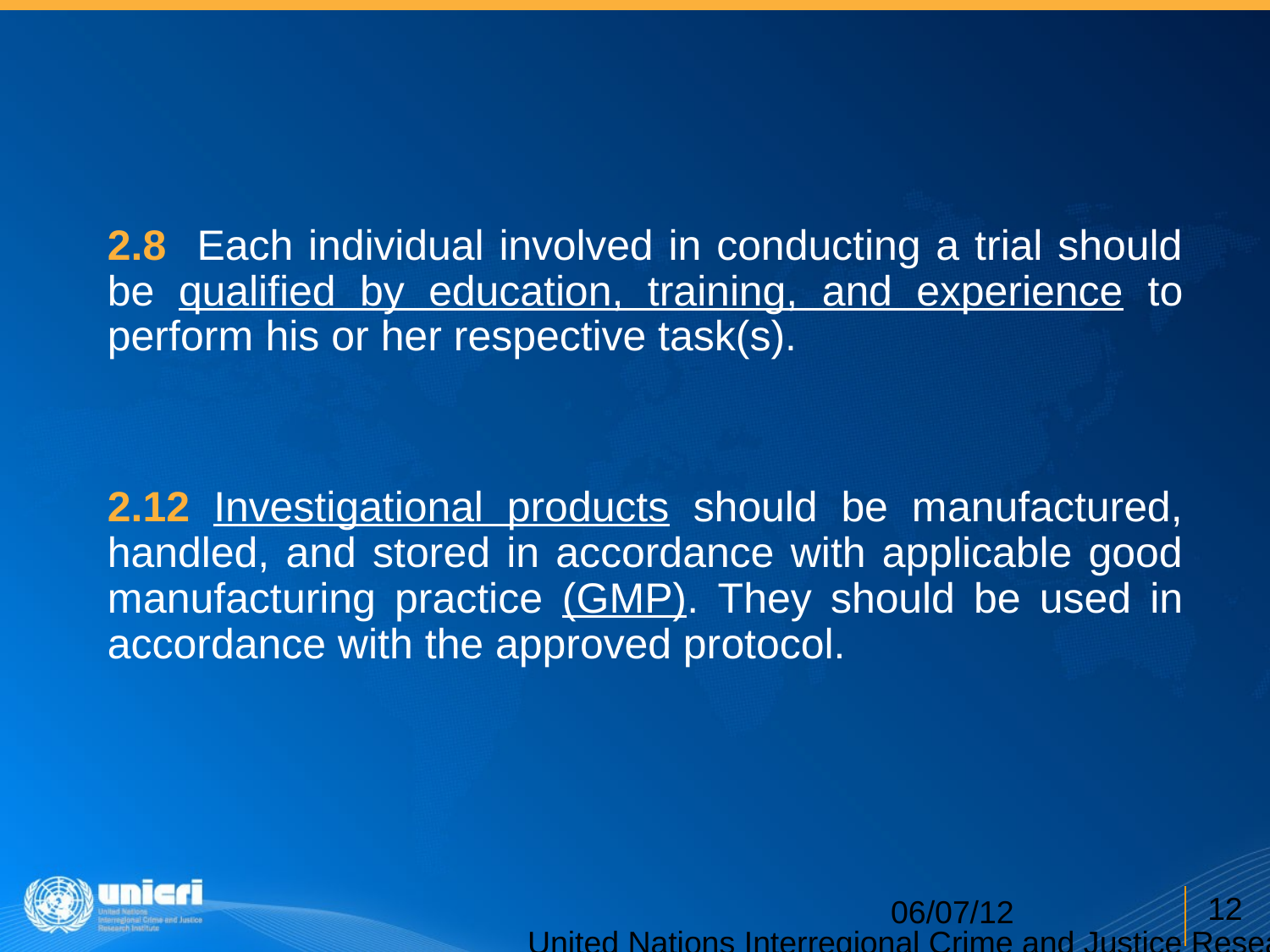# **C) PROCEDURAL GUARANTEE**

**2.10** All clinical trial information should be recorded, handled, and stored in a way that allows its accurate reporting, interpretation and verification.

**2.11** The confidentiality of records that could identify subjects should be protected, respecting the privacy and confidentiality rules in accordance with the applicable regulatory requirement.

**2.13** Systems with procedures that assure the quality of every aspect of the trial should be implemented.

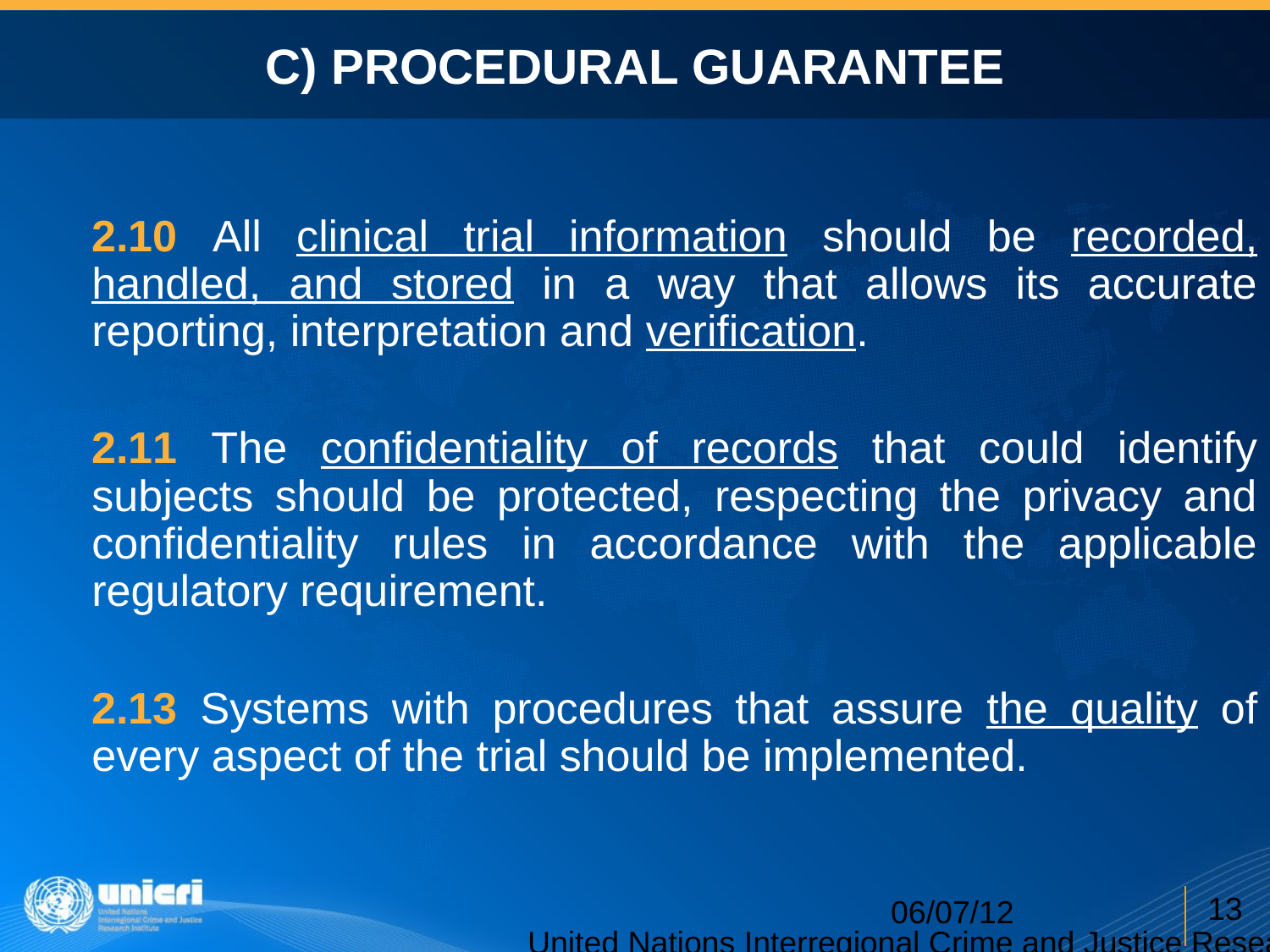# **AIMS OF IEC INSPECTION**

#### **II.**

- a) To strengthen links, between Regulatory Authorities and IEC, they have to be created by training courses and meetings with IEC.
- b) Clarify ambiguous regulatory aspects on Legislation.
- c) Know how IEC are dealing with their tasks.
- d) Obtain information about IEC difficulties.
- e) Evaluate IEC activities and their compliance with GCP and national requirements.
- f) Support IEC in their work.

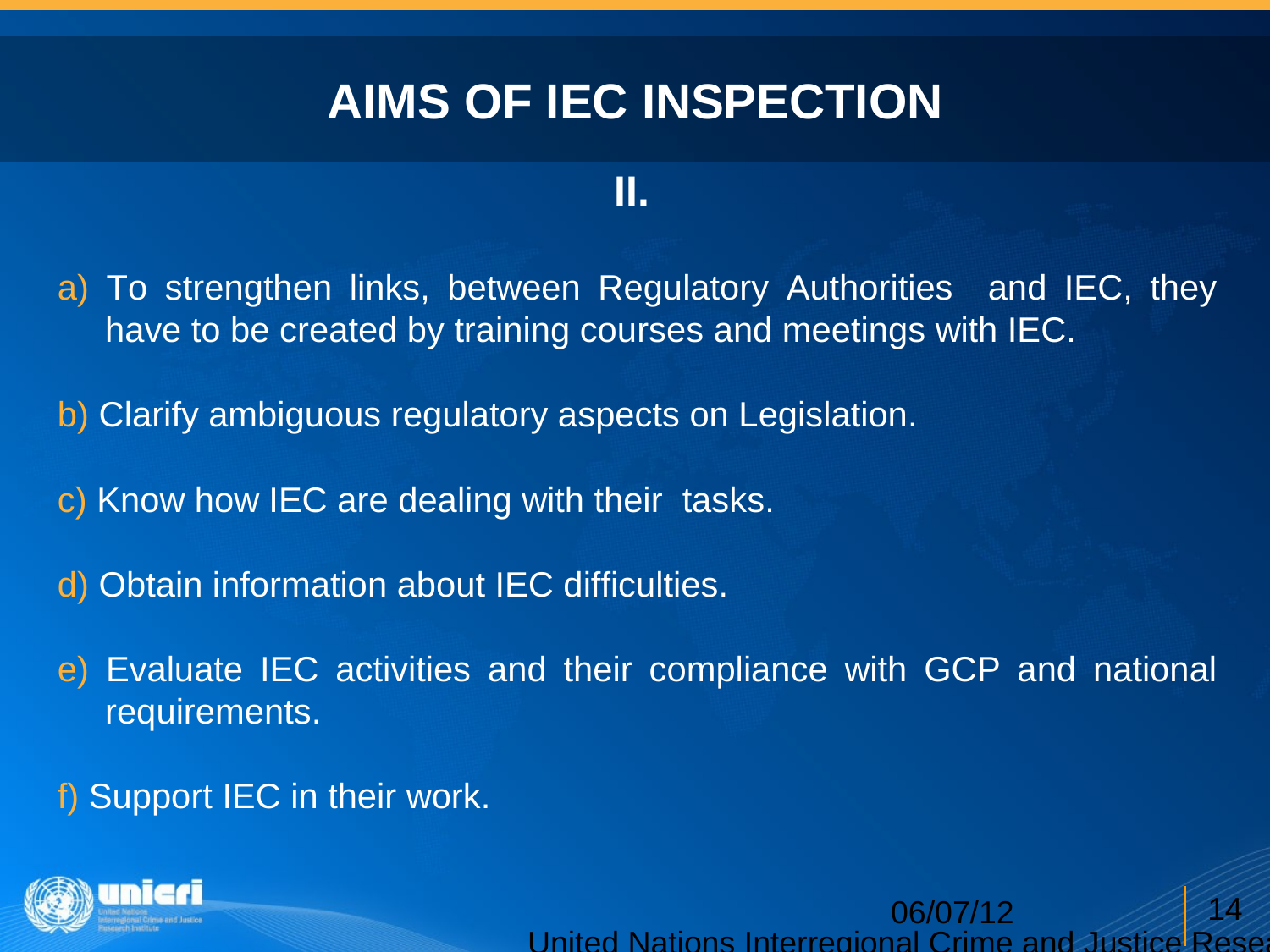# **DETAILS ABOUT ETHICS COMMITTEE INSPECTION**

**Usually, IEC inspection is performed during the** investigator site inspection, the day before the end of site inspection.

• The inspection starts with a meeting among inspectors, IEC chairman and secretary

**Lead inspector describes the aims of inspection in the** framework of GCP, EU Directive and national requirement, stressing the collaboration aims between AIFA and IEC**.**

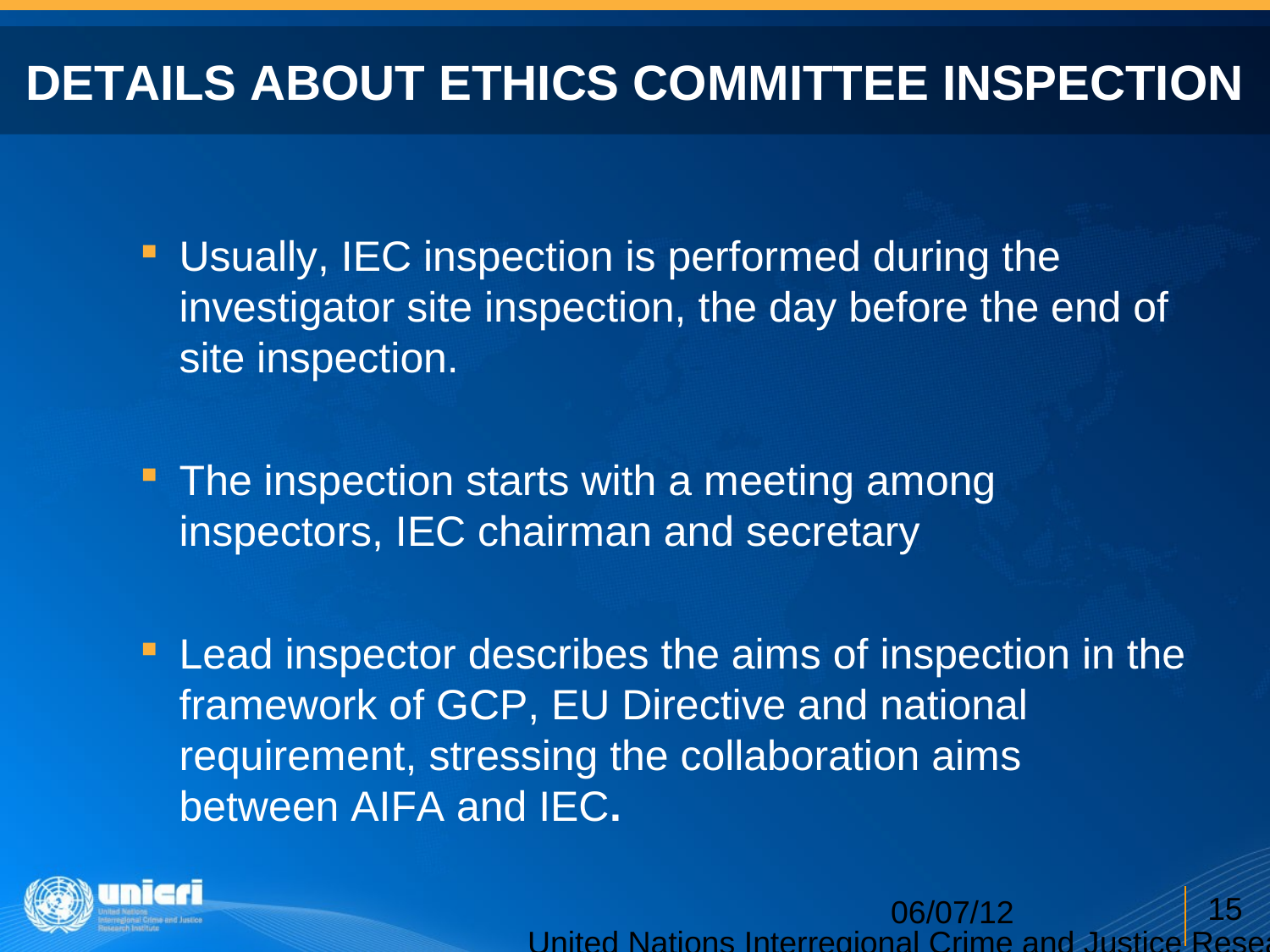#### **Interview with Ethics Committee's representatives and related documentation control**

- *Inspectors ask IEC to describe following aspects and control the related documentation*:

#### **1. GENERAL ASPECTS**

**a)** Rules, composition and independence of IEC; conflicts of interests;

**b**) Issues submitted to IEC (only clinical trial or other bioethics problems) and evaluation modalities of Clinical Trial submissions

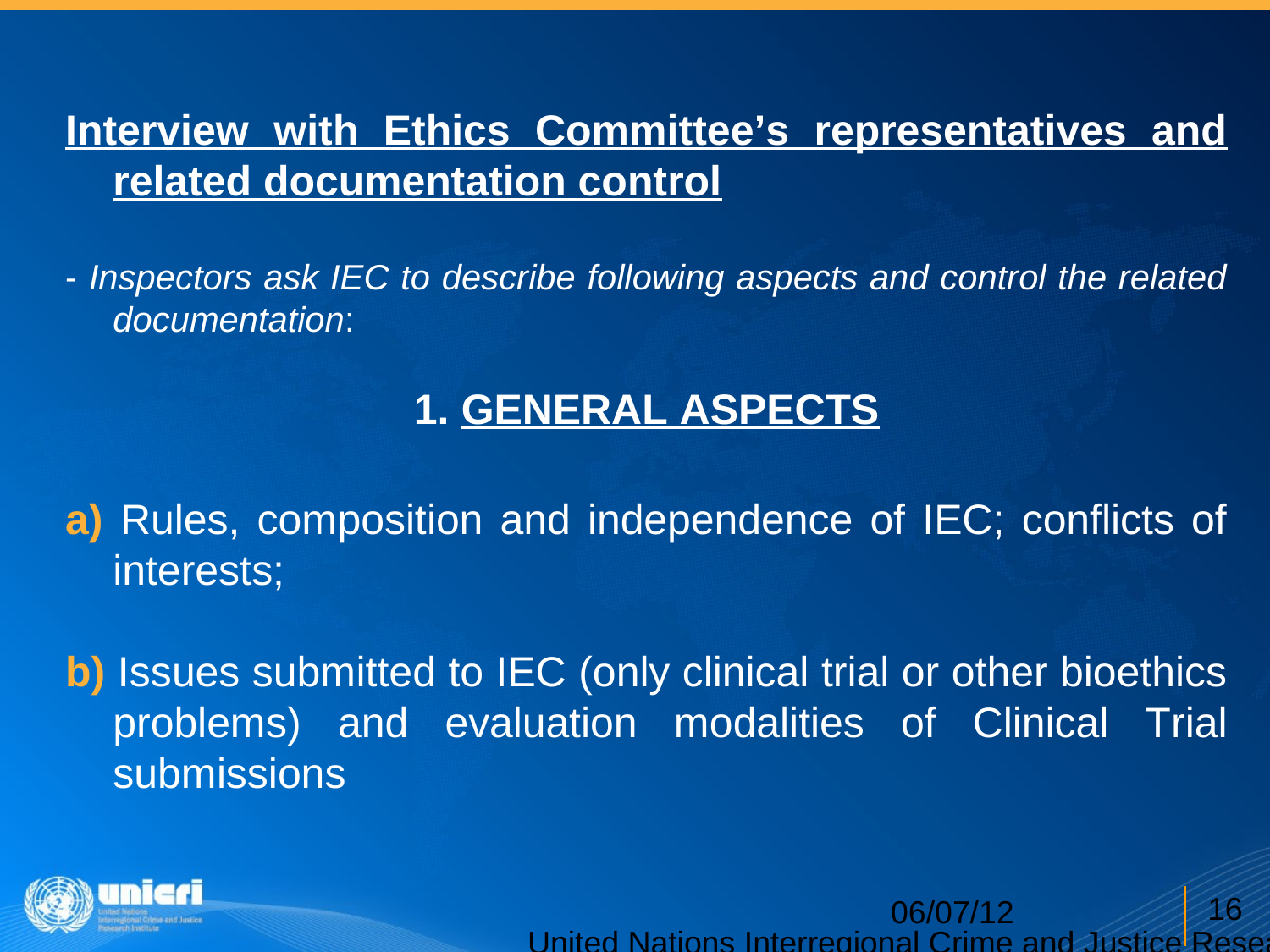c) Frequency of IEC meetings

d) Minutes of IEC meeting (at random)

e) Evaluation modalities of supervision on ongoing clinical trials and relationship with investigators and other IECs

f) Payment of IEC members

g) Insurance of IEC members

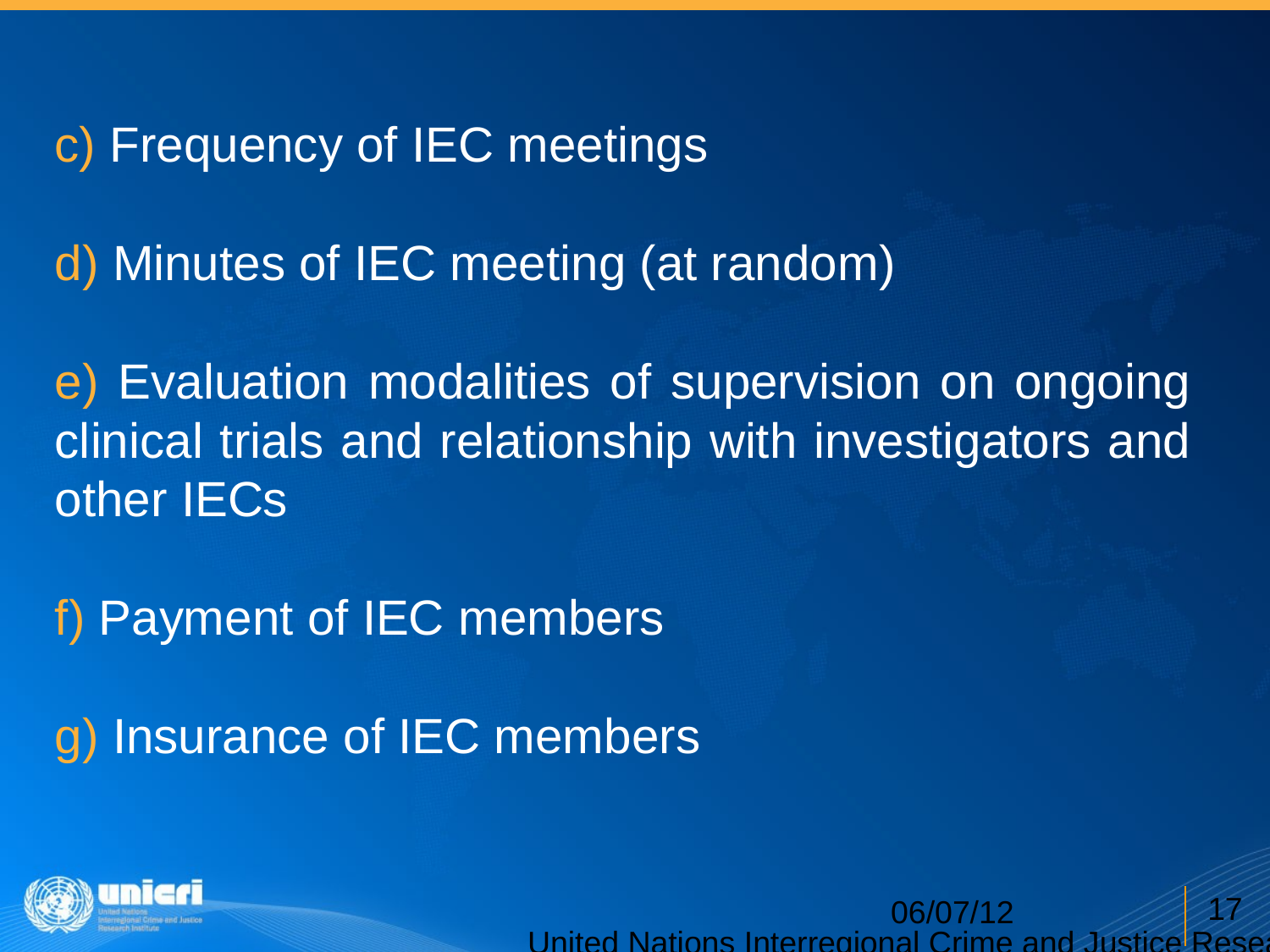#### h) Modalities of payment of investigators

i) Measures to increase awarness of investigators on the importance of Informed Consent and on appropriate ways to obtain it

j) How IEC deals with investigators who perform too many clinical trials simultaneously

k) Evaluation modalities of reporting serious and unexpected reactions

l) Academic clinical trial evaluation

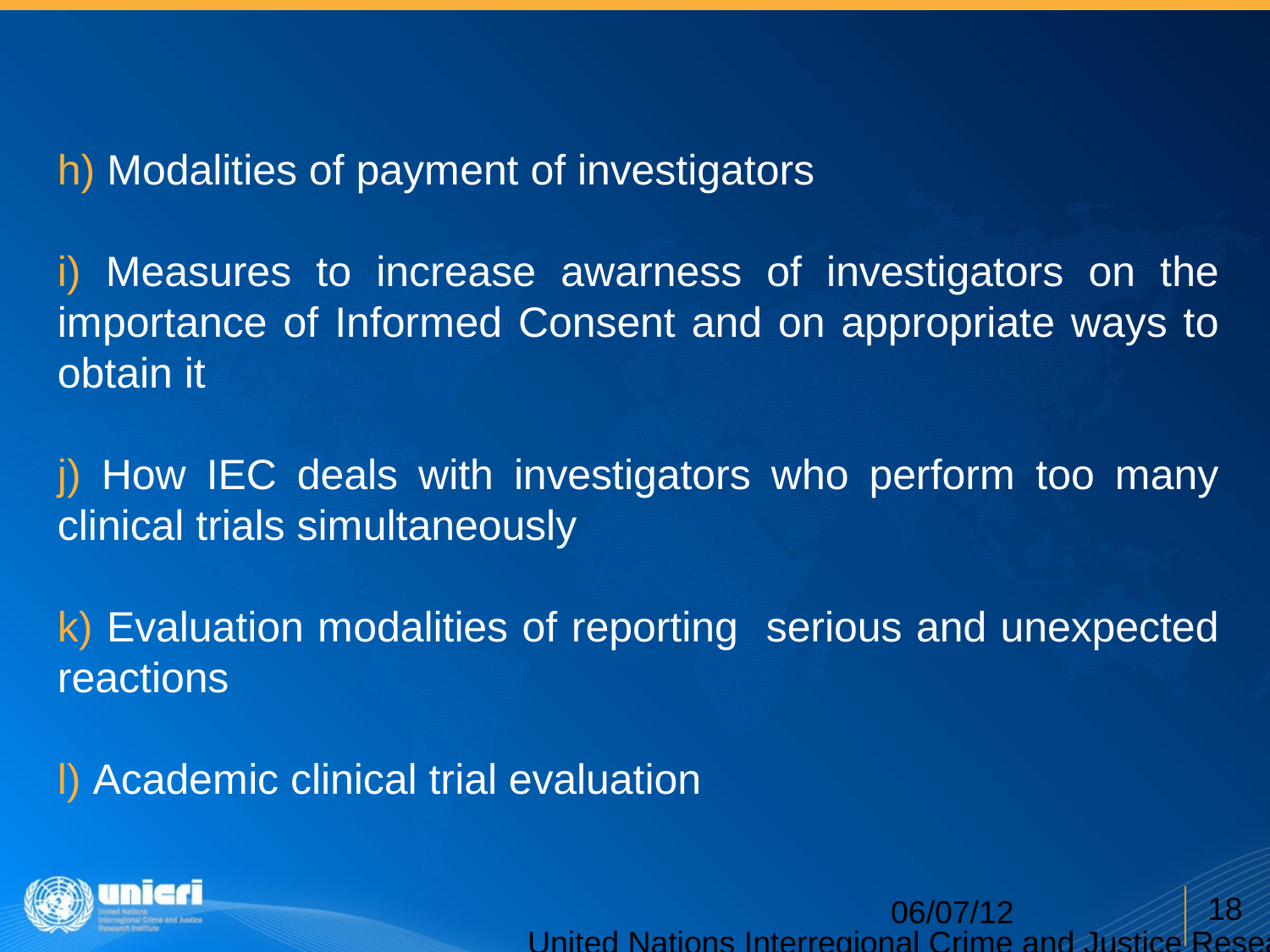#### m) IEC SOPs

n) Documentation archiving

o) Compliance with national database and related problems

p) Clinical trials authorisation log

q) General problems of IEC dealing with its duties

r) IEC suggestions for improvement of national normative

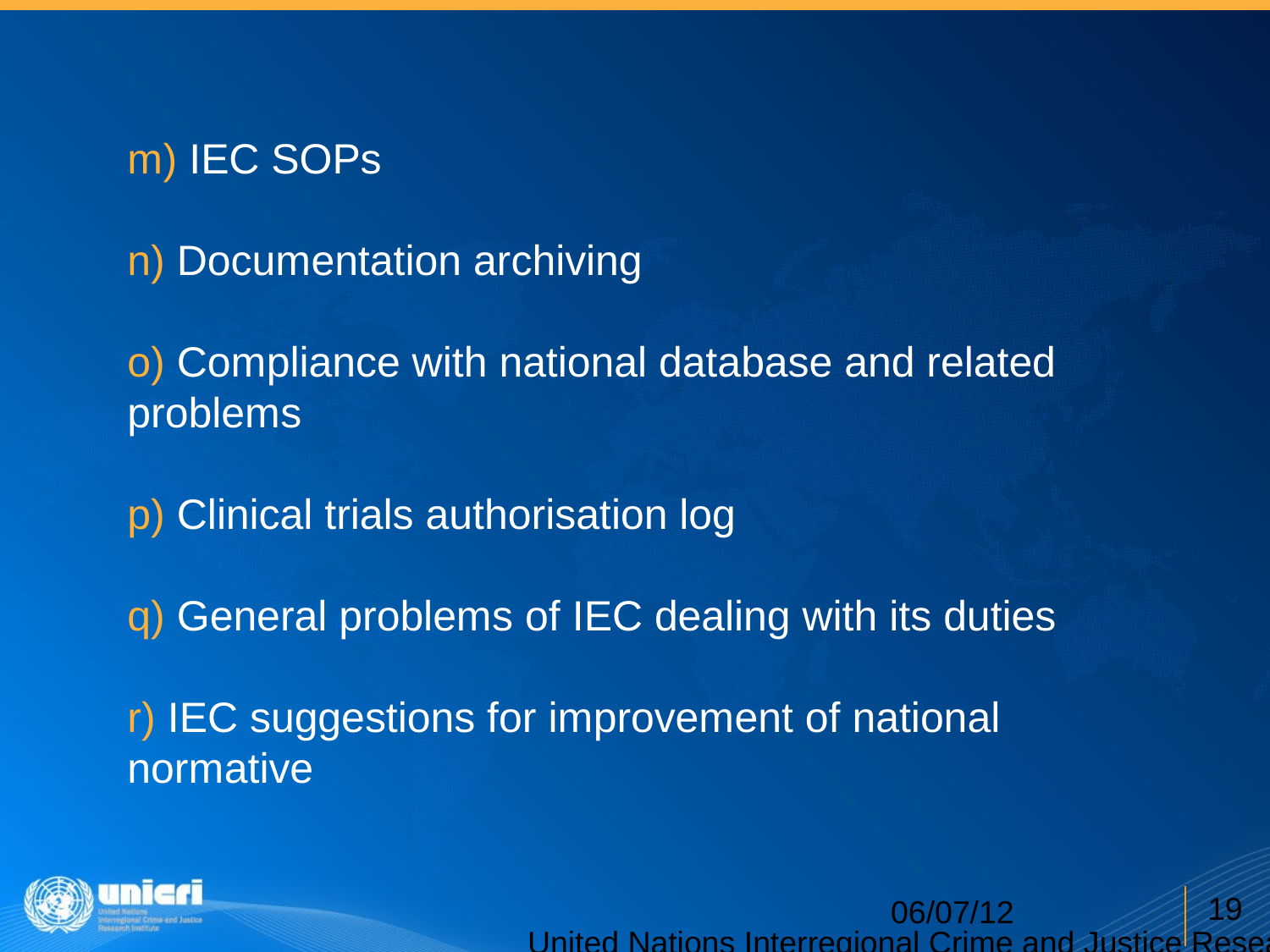#### **2. SPECIFIC CLINICAL TRIAL ASPECTS**

It is considered the clinical trial inspected in the same hospital where IEC is established.

**General overview on the trial:**

a) how it was approved; b) specific issues of ethic/scientific nature; c) compliance of the protocol with the Efficacy Guidelines EMEA concerning inspected trial; d) reliability of the site carrying out the trial and other trial ongoing in the same site.

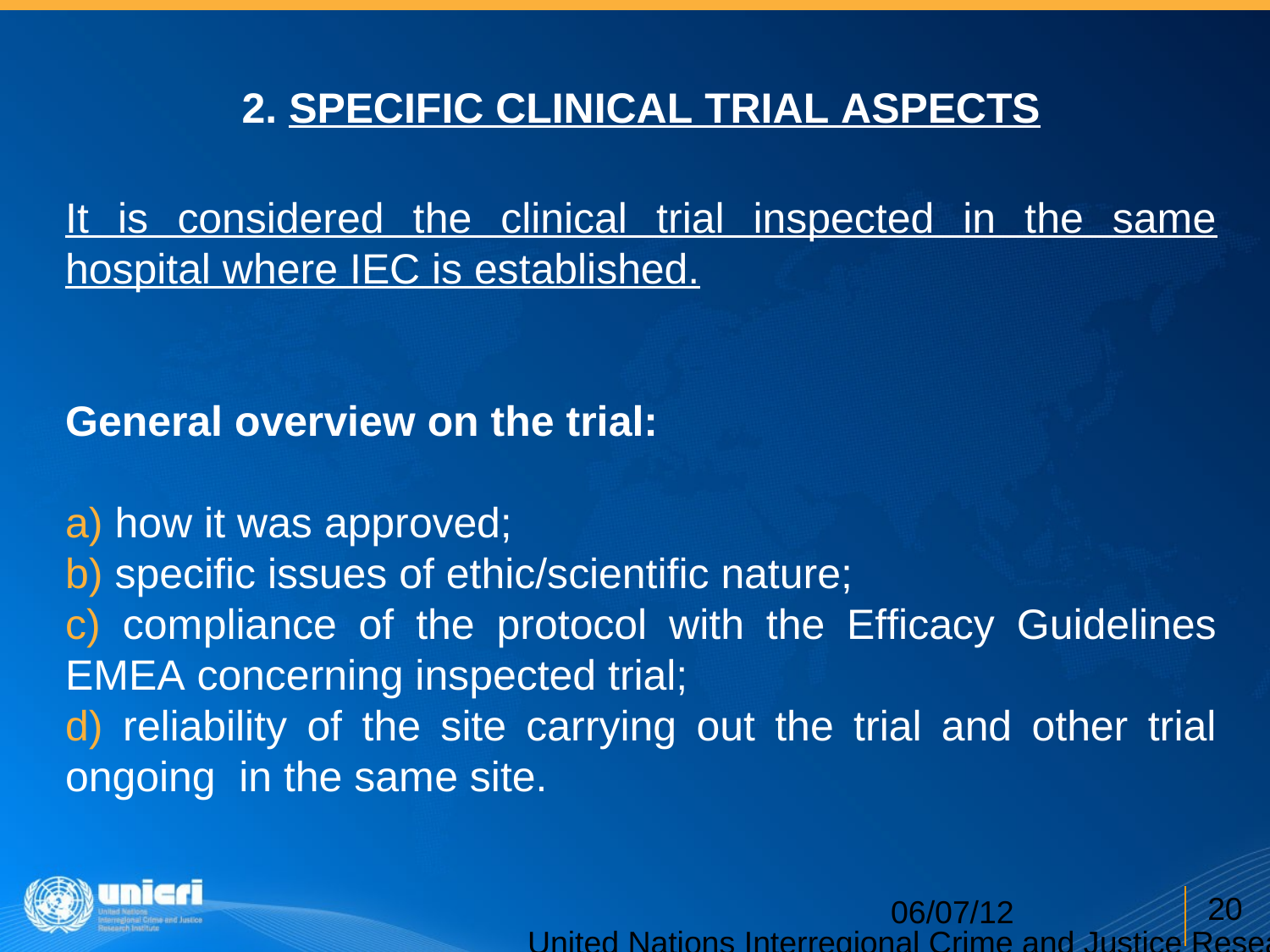#### **Verification of following documentation:**

a) Protocol and amendments

b) Informed consent and information for the patient

c) Investigator's Brochure and its update

d) safety documentation

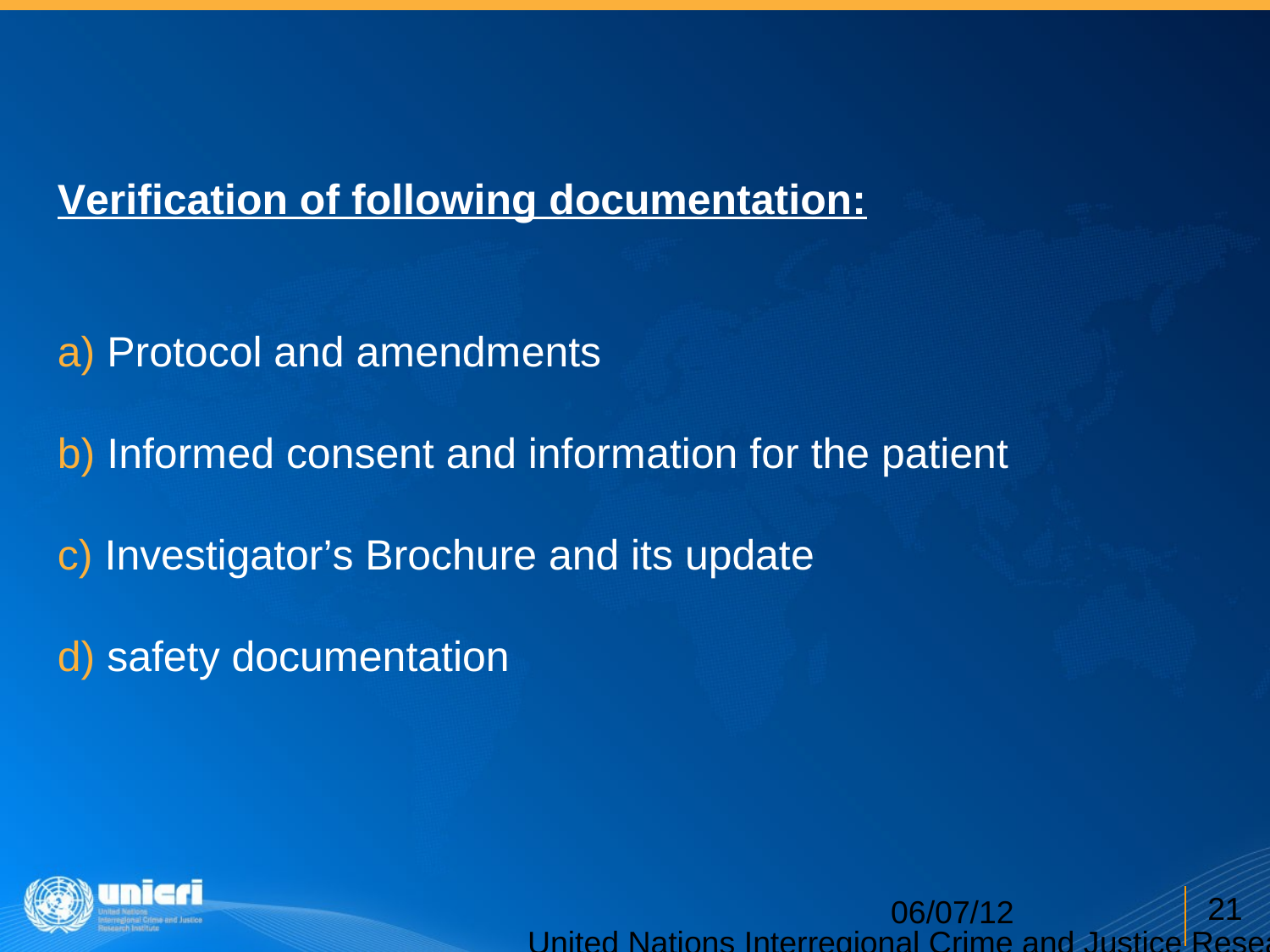e) Payments of investigators f) Patients' insurance g) Investigator's CV h) Minute of IEC meeting of approval of the study and its amendments i) Periodic investigator's report for IEC evaluation j) Adverse reactions serious and unexpected reports k) assessment of suitability's of the facilities and staff

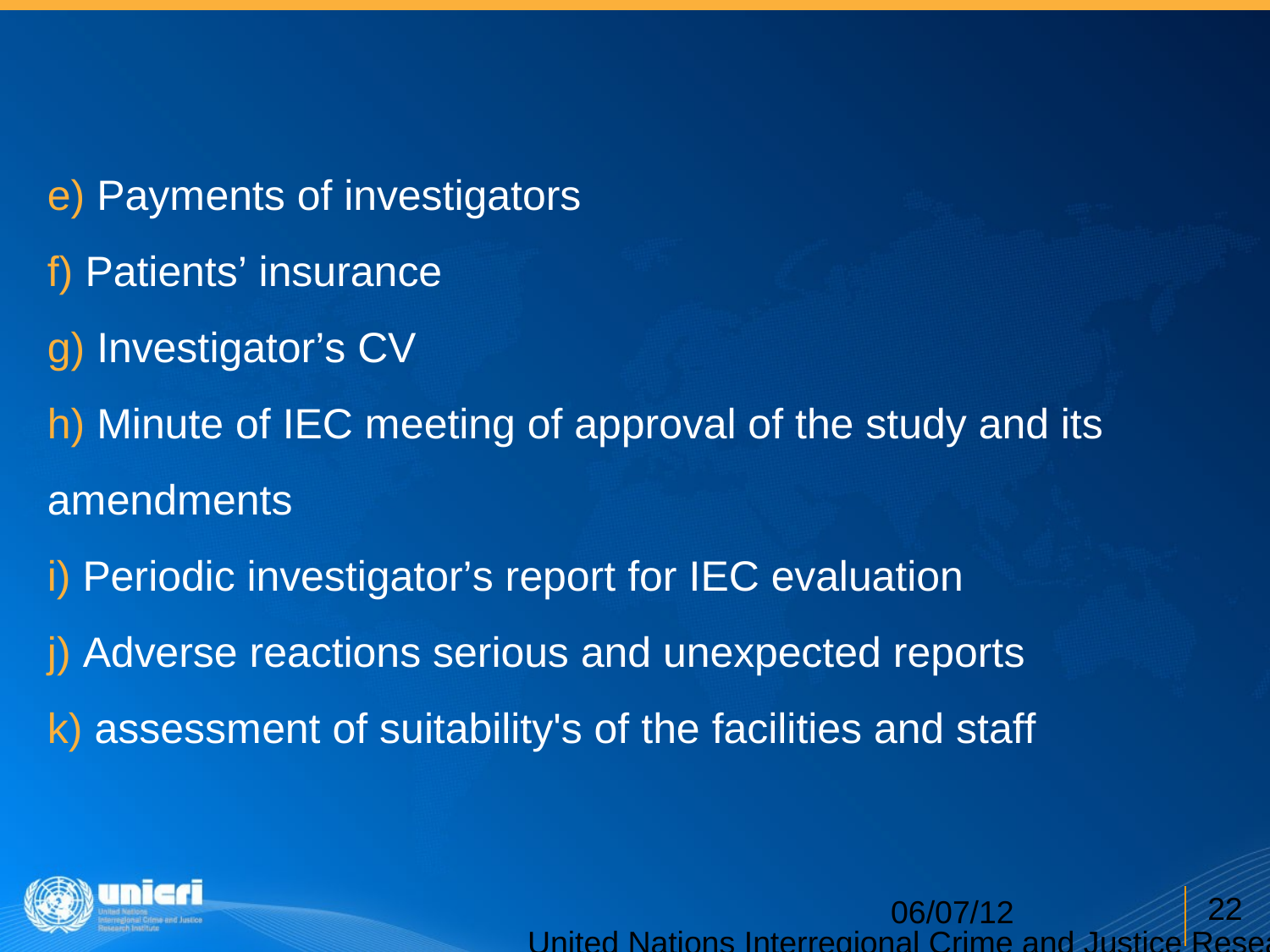## **CLOSING MEETING**

Inspectors have to:

**Summarise findings** 

**Suggest operative strategies (if necessary)** 

**qive right interpretation of rules misunderstood** 

**F** invite ethics committee to contact AIFA in case of future problems

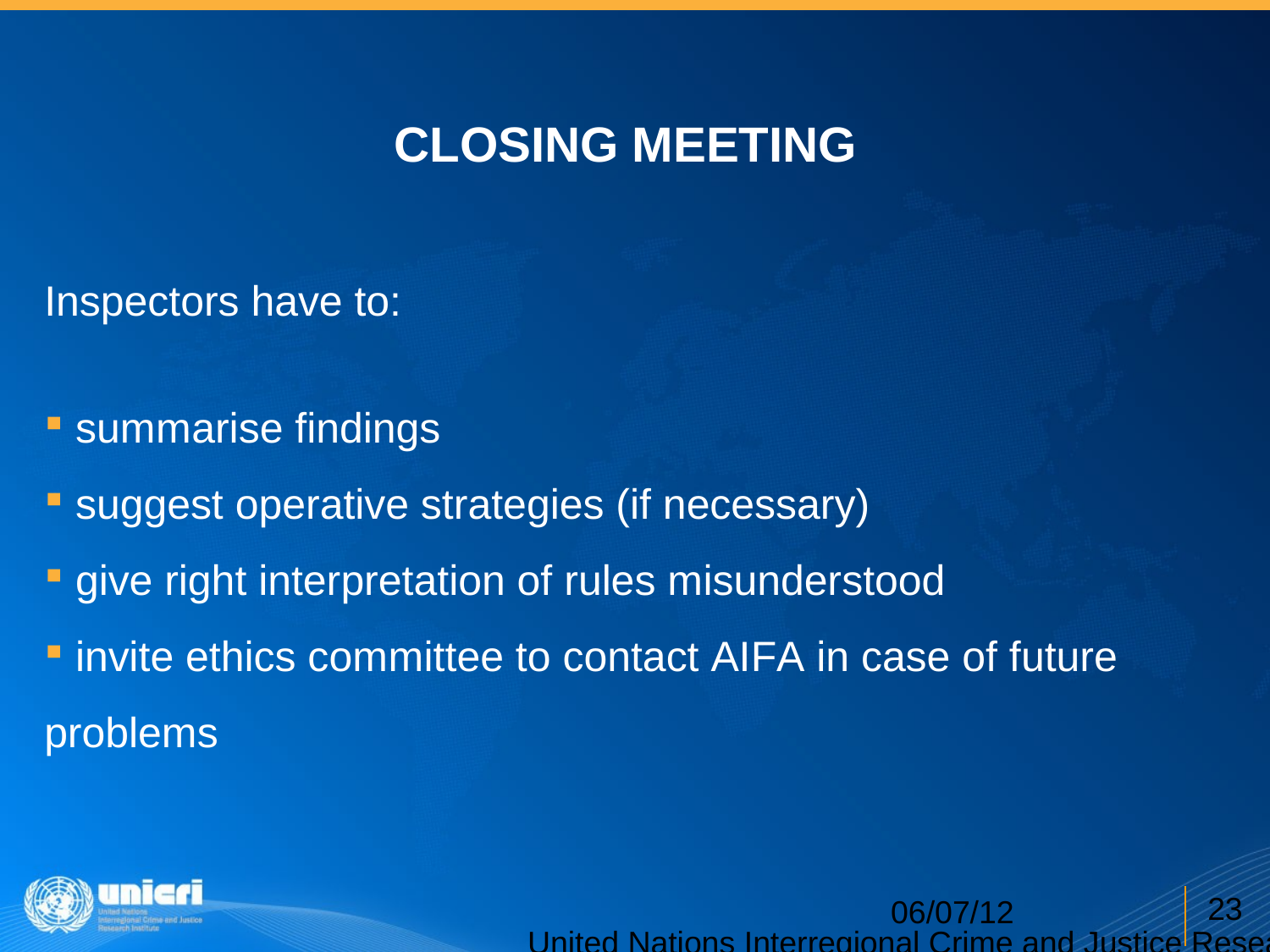# **Ethical Specific aspects to be evaluated where applicable**

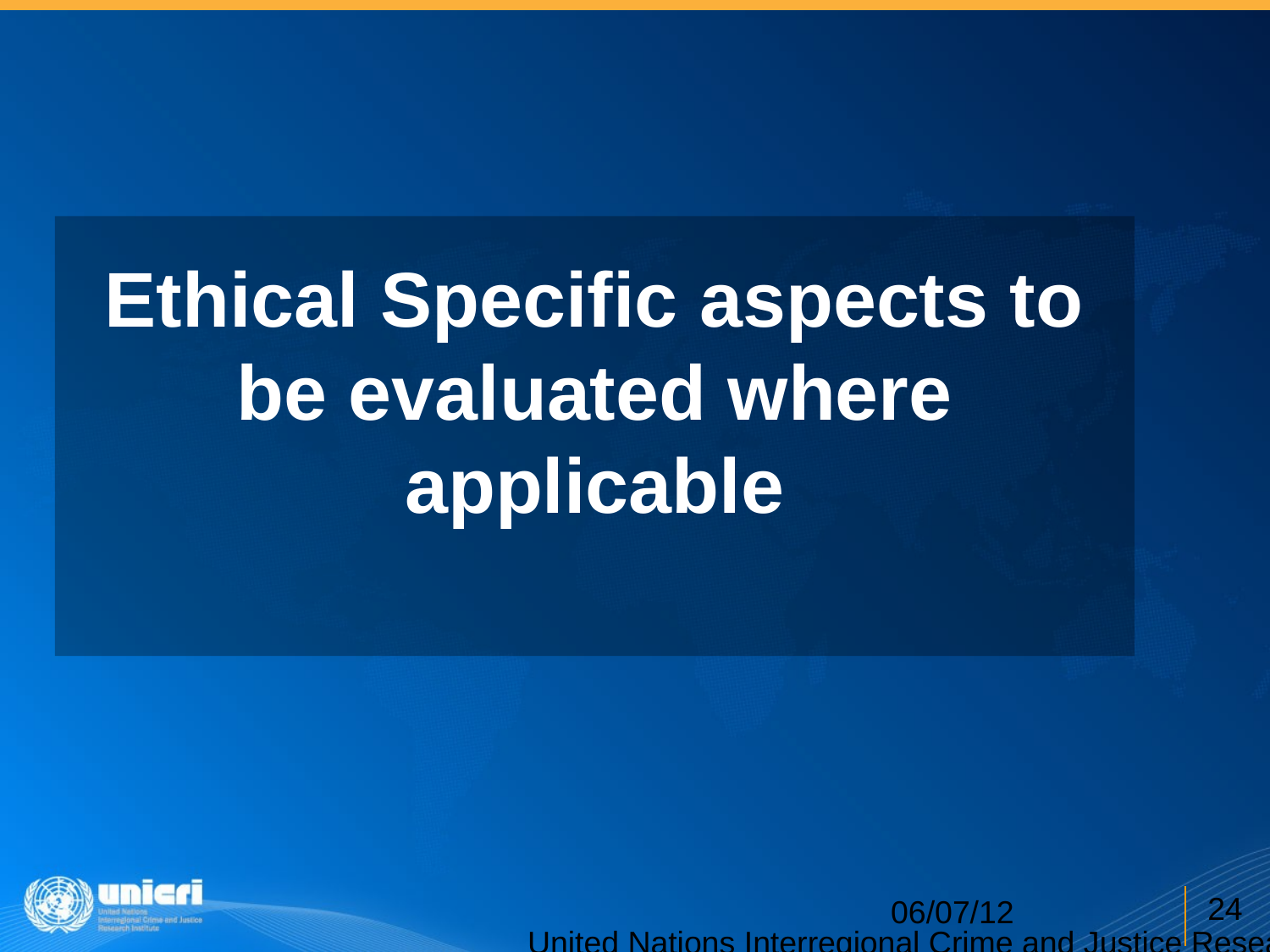# **CT in Vulnerable Population such as:**

# **• Racial minorities, economically** disadvantantaged, the very sick,etc.

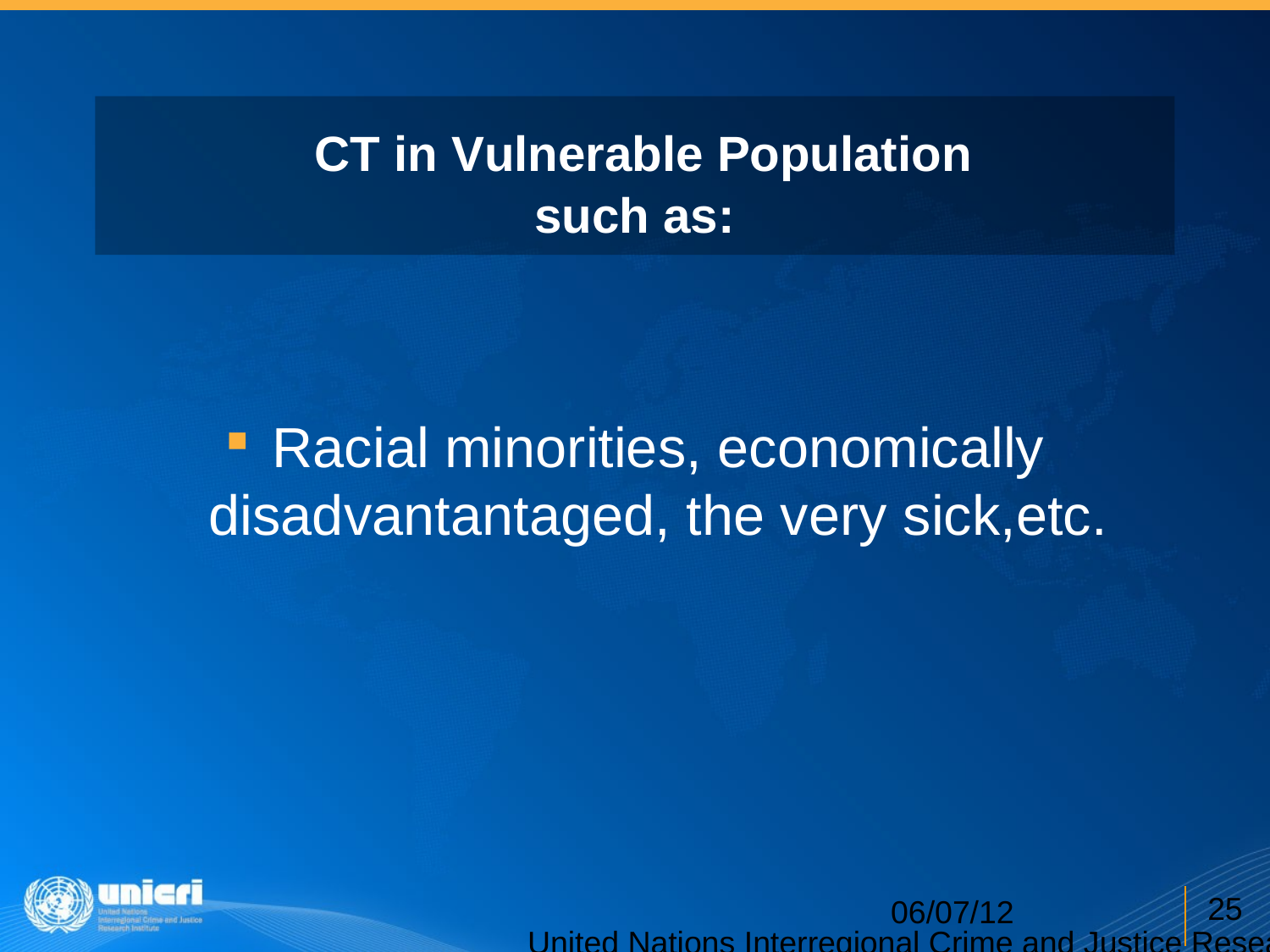### **Has the IEC**

**Protected these groups against the danger of** being involved in research solely for administrative convenience,or because they are easy to manipulate ?

(Belmont Report: ethical principles and guidelines for the protection of human subjects of research)

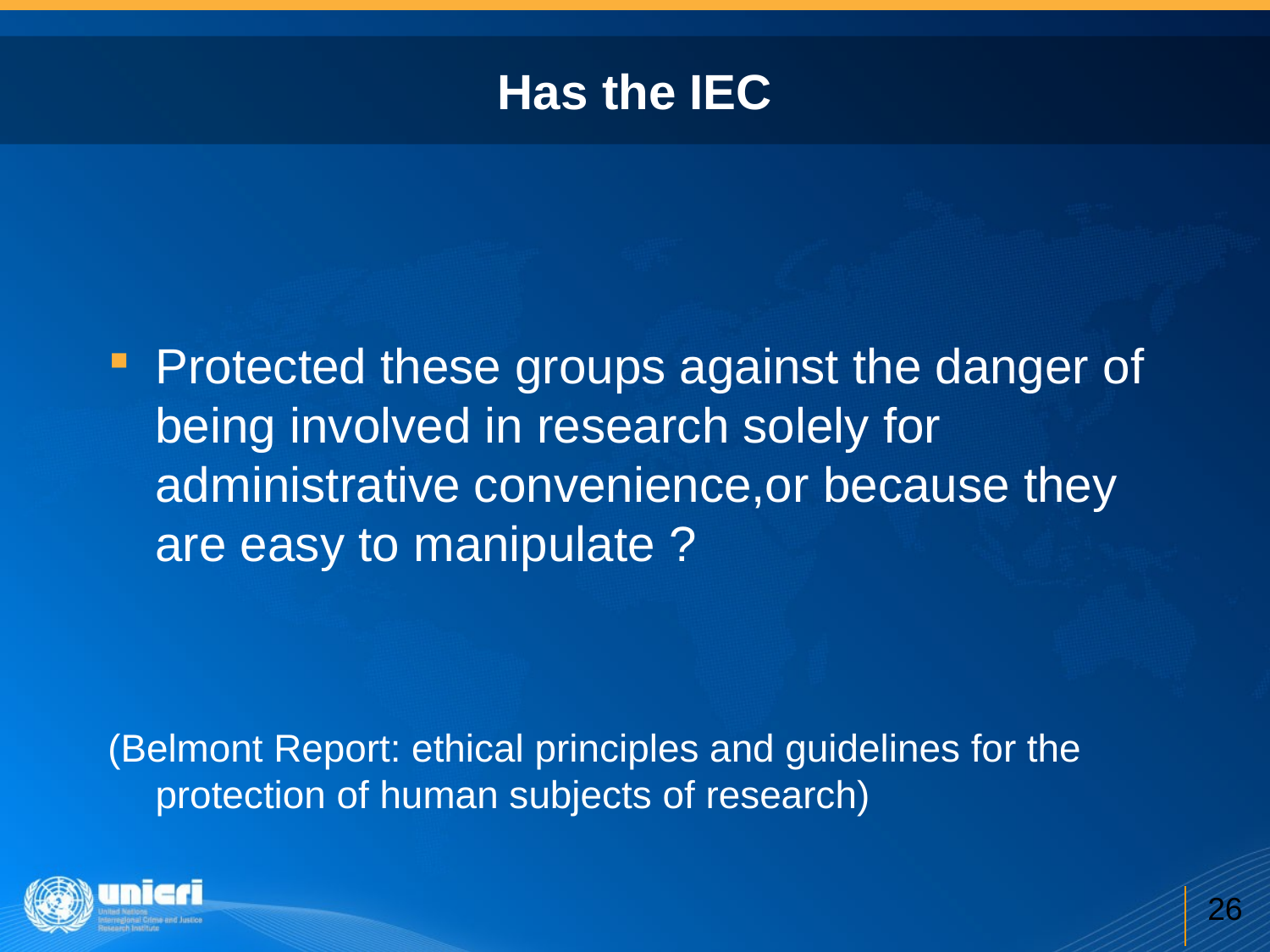# **- Has the IEC evaluated the** compliance of CT to the following statements?

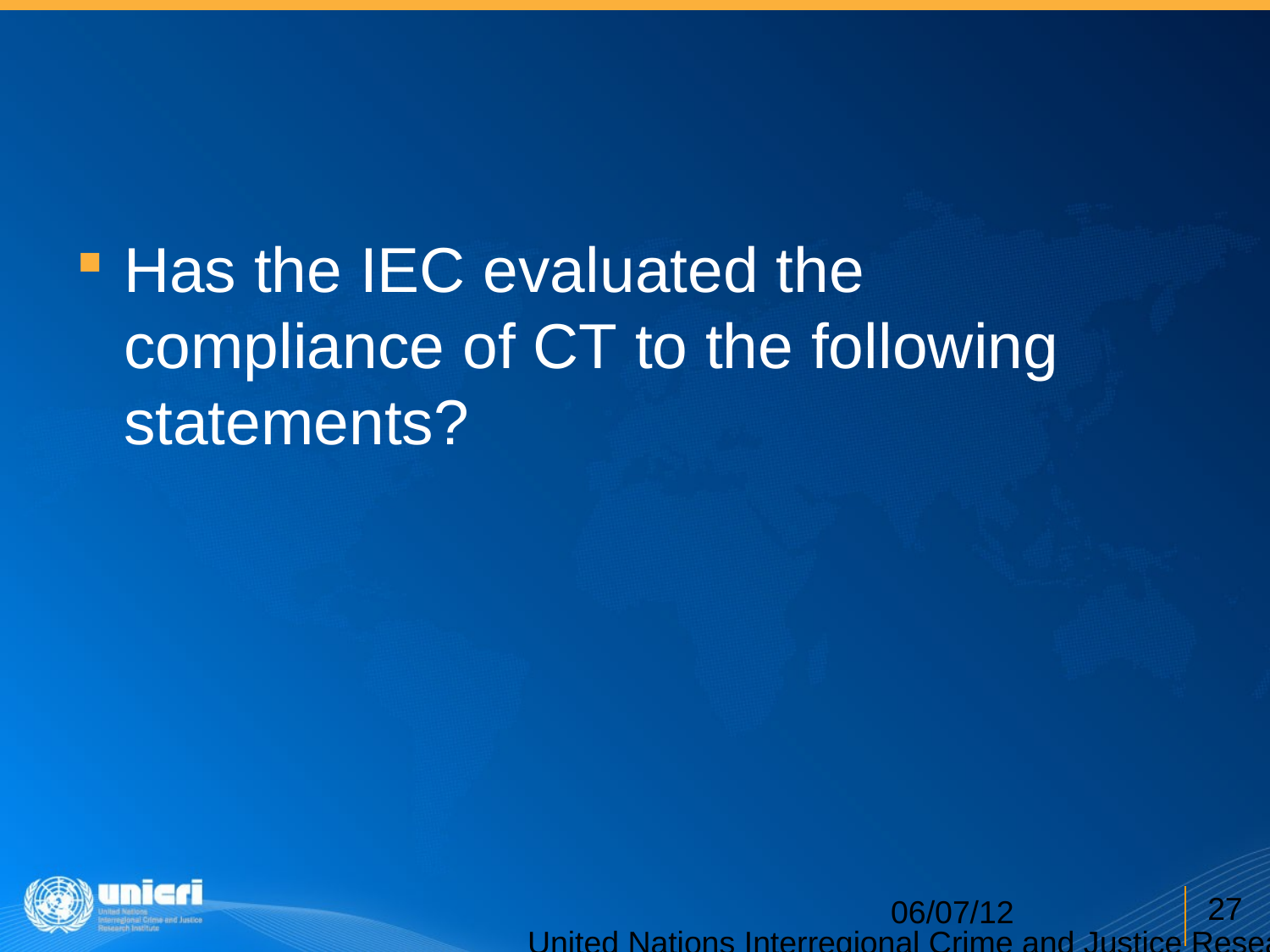a) Medical research involving a disadvantaged or vulnerable population or community is only justified if the research is responsive to the health needs and priorities of this population or community and if there is a reasonable likelihood that this population or community stands to benefit from the results of the research

(Art.17 of Declaration of Helsinki (2008) )

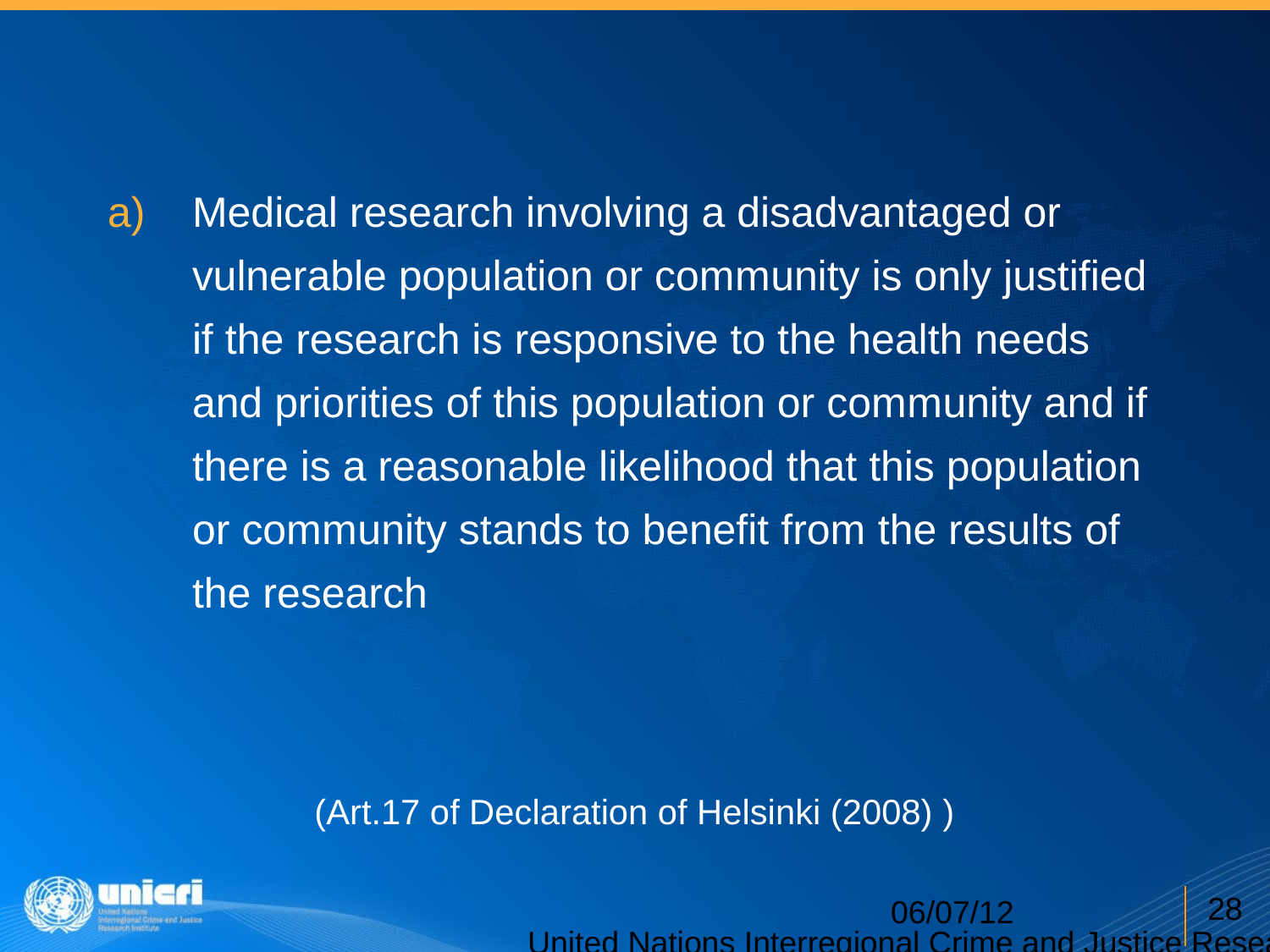b) Vulnerable subjects should not be recruited into a trial where this was not explicity foreseen in the trial protocol or the other information provided to and approved by the ethics commitee.

c) Any special consent procedures or the other precautions required should have explicity described to the ethics commitee approved by them.

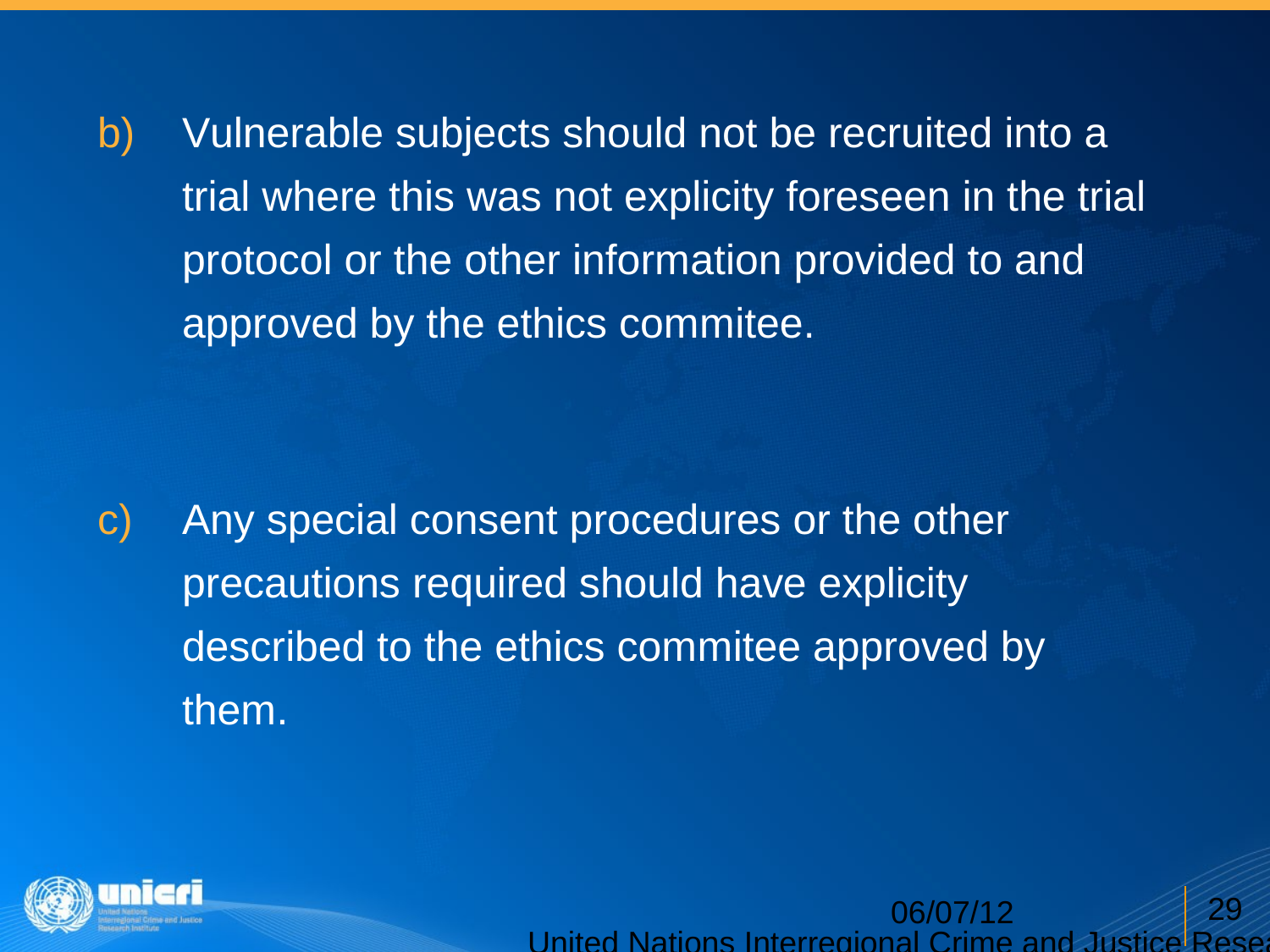# **Access to post trial treatment, Placebo and Active Comparator**

# **Has the IEC evaluated the compliance to the following statements?:**

a) Research shall neither delay nor deprive trial partecipants of medically necessary preventive,diagnostic or therapeutic procedures

(Article 23 of additional protocol on biomedical research (COE)



06/07/12 United Nations Interregional Crime 30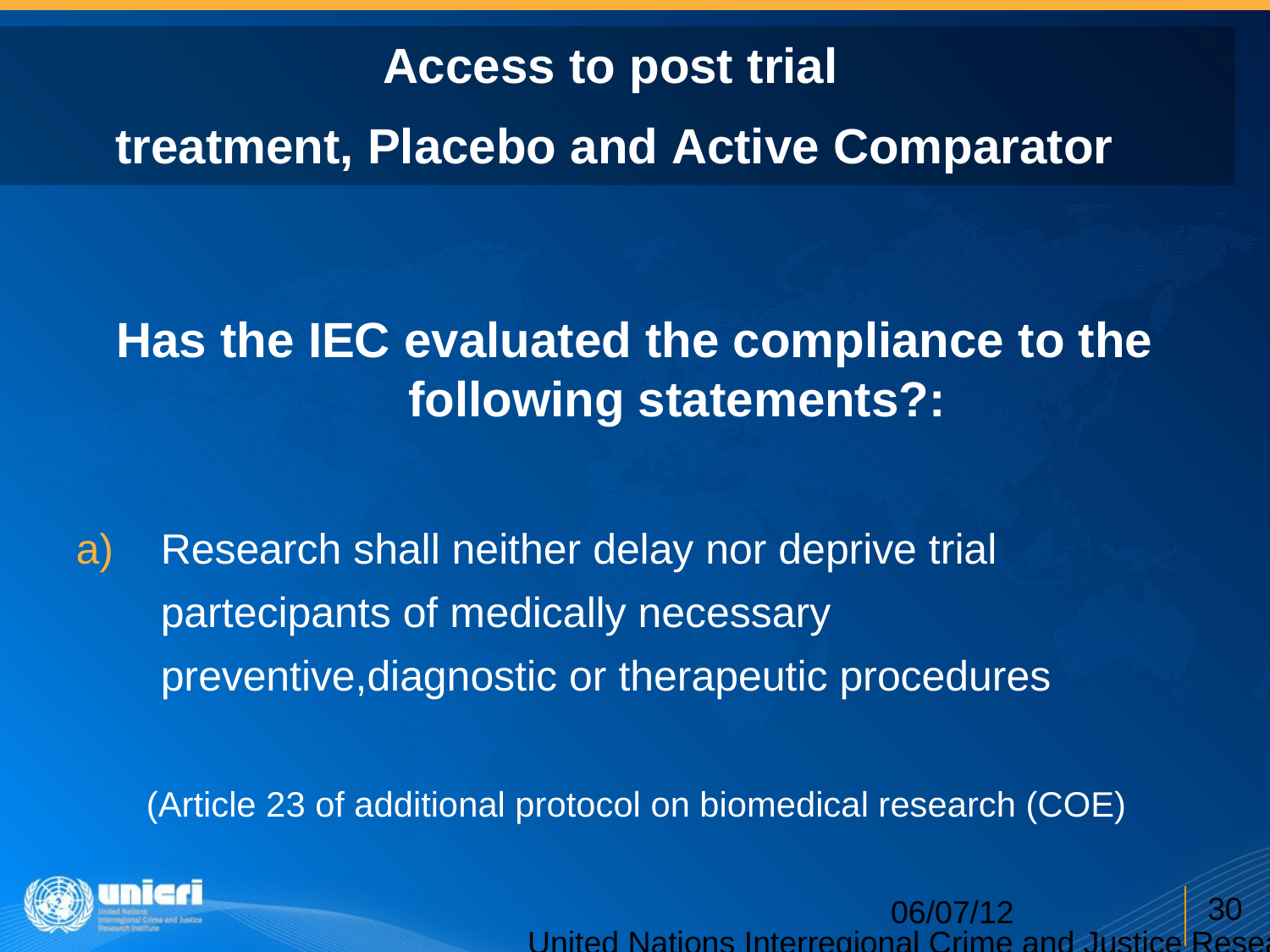b) In some circumstances it may be acceptable to use an alternative comparator,such as placebo or "no tratment",whilist taking into account that "the rights,safety and wellbeing of the trials subjects are the most important considerations and shall prevail over the interests of science and society.

(EMA Refl.Paper Ema 2012)

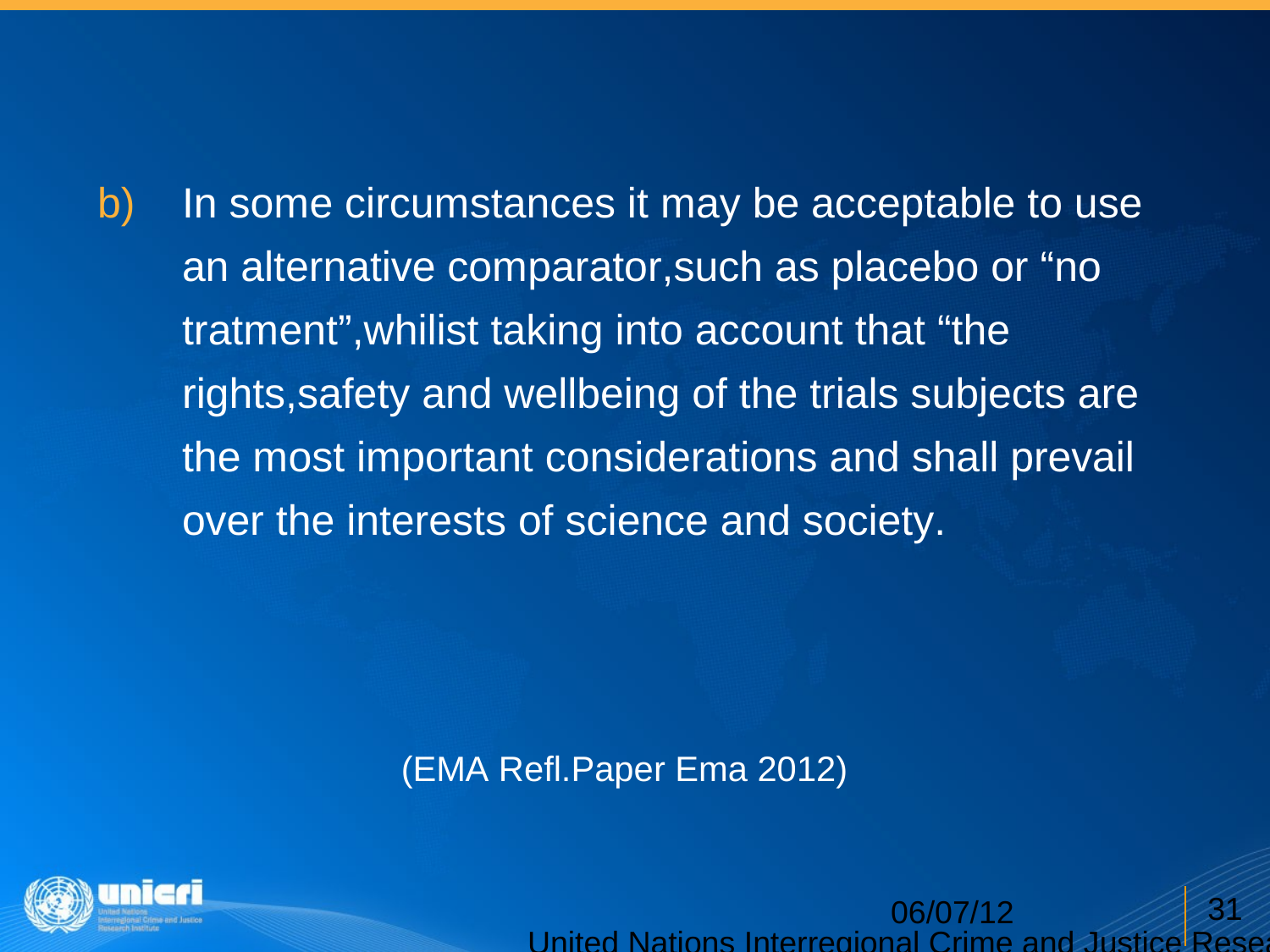c) Regardless of the location of the trial,all patient partecipating in these trials should be receive the same or a similar standard of care and comparable tratment options as trial partecipants within the EEA.

(EMA Refl.Paper Ema 2012)

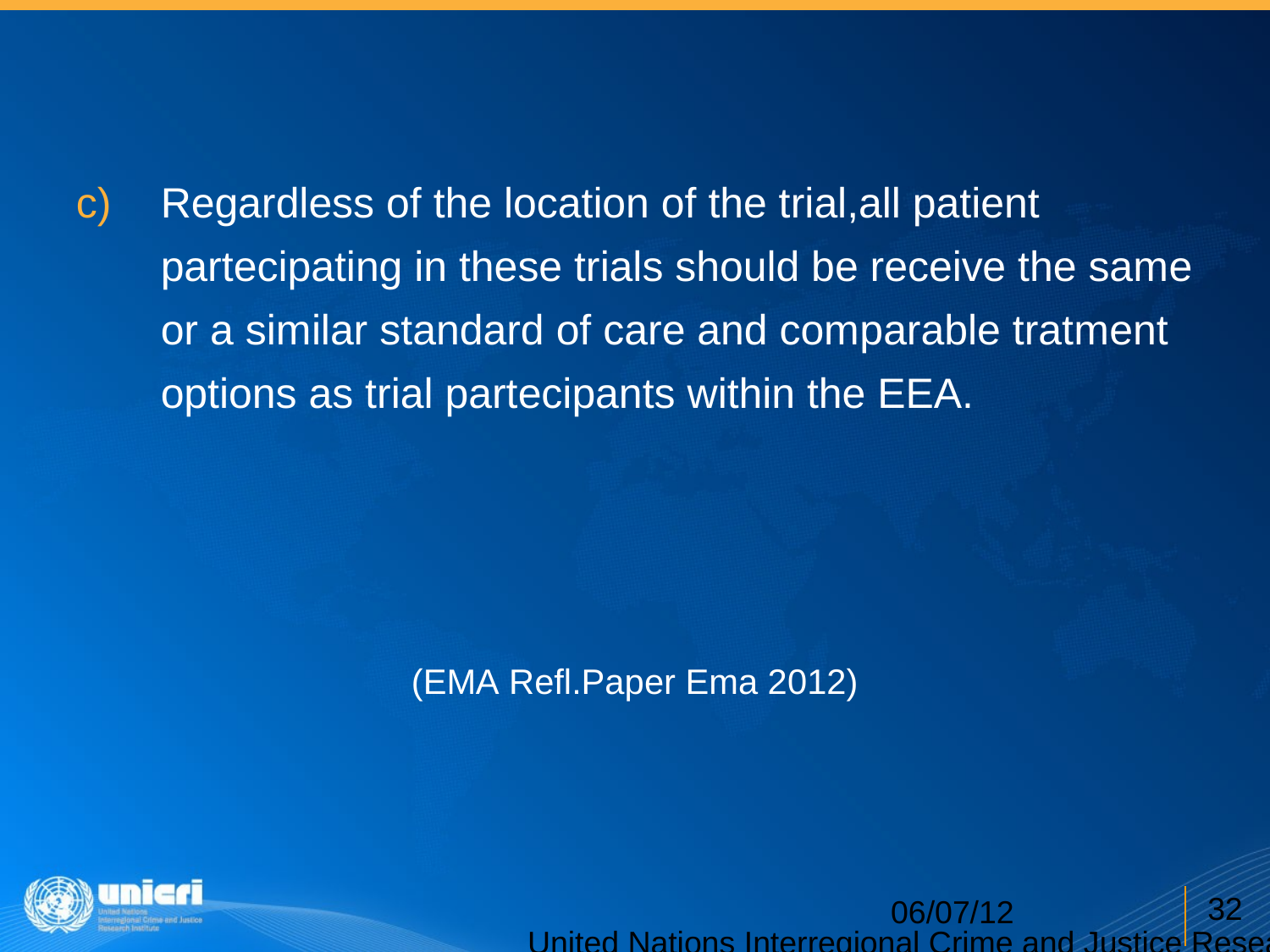### **Access to post trial treatment**

Has the IEC evaluated the compliance of CT to the following statements?

**Paragraph 14 of Declaration of Helsinki requires that the** research protocol describes arrangements for post-study subjects to interventions identified as beneficial in the study or access to other appropriate care or benefits.

**If a product developed is unlikely to be reasonably** avaible to, or applied to benefits of, the population of a proposed host country or community after the conclusion of the research,the etichs of conducting the research in the country need to be carefully considered

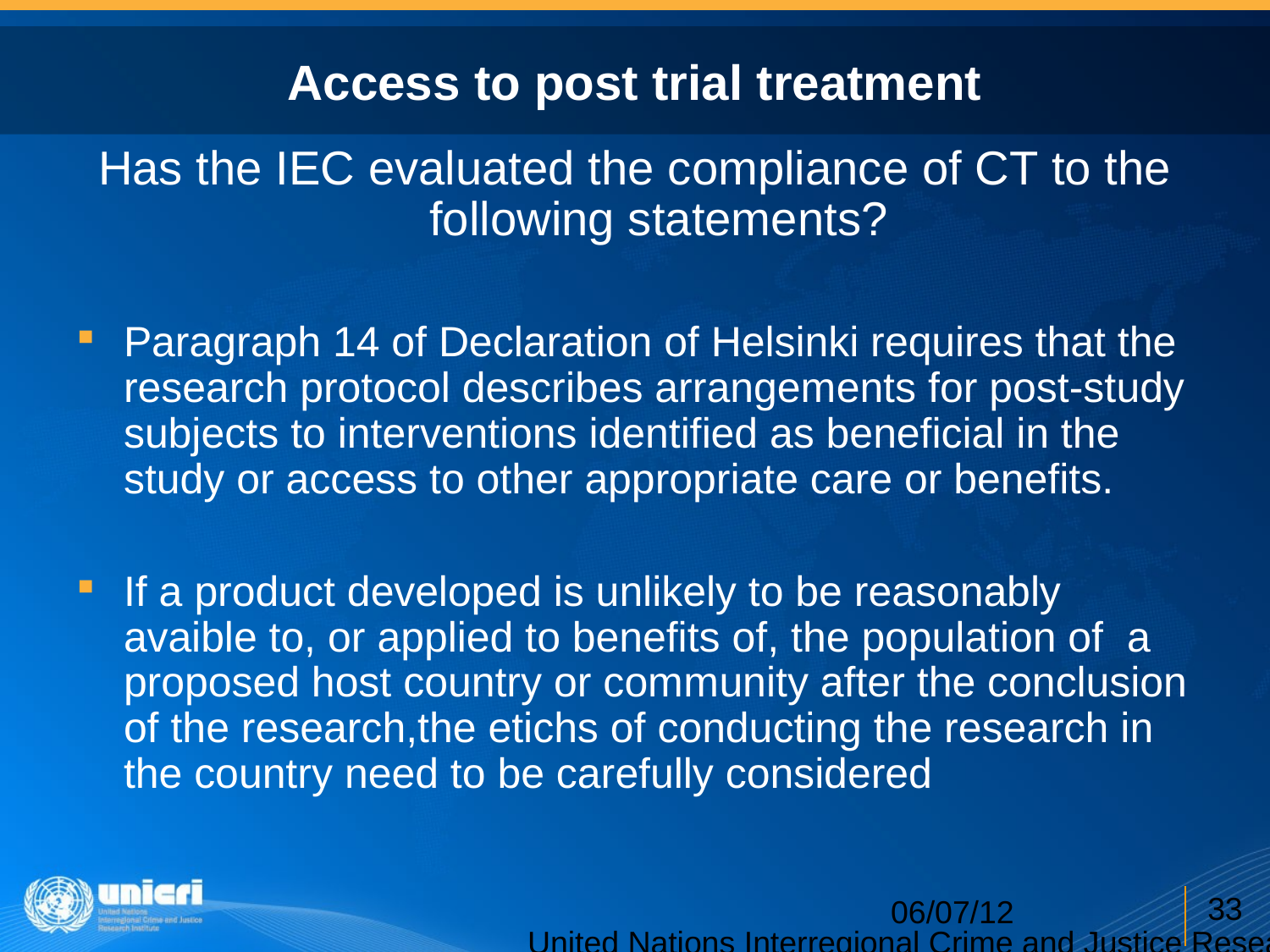### **Has the IEC taken every effort to ensure that:**

a) The research is responsive to the health needs of the population?

a) There is resonable likelihood that any intervention or product developed,will be made reasonably avaible?

#### (WHO (CIOMS) and 17 of Declaration of Helsinki (2008) )

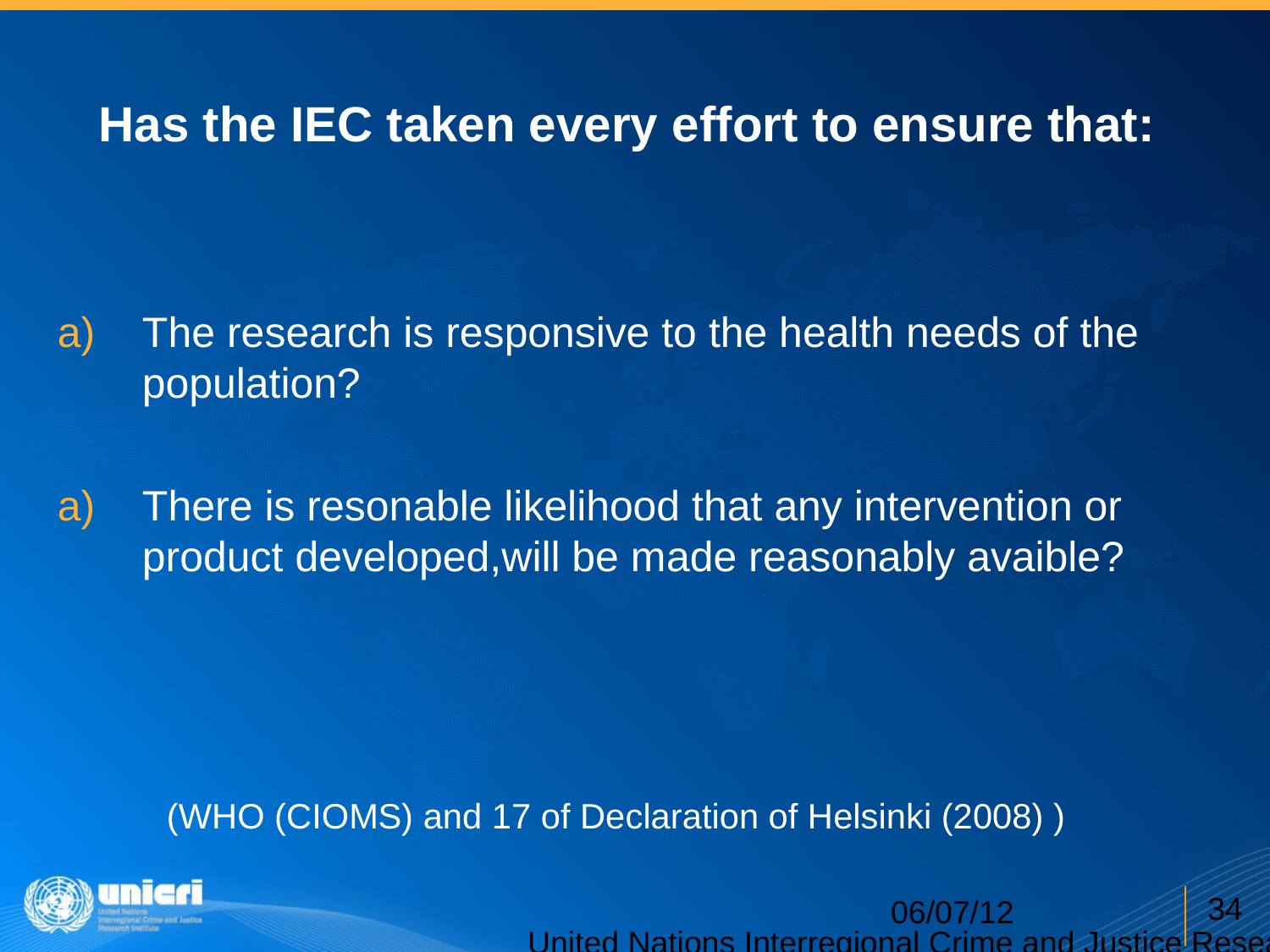# **IEC and Regulatory Authorities (RA) collaboration**

**Has the IEC implemented the following principles?**

a. "The IEC must have the right to monitor ongoing studies (DofH) and to report to RA any serious non compliance with ethical standards (WHO (CIOMS) Guideline 2)



06/07/12 United Nations Interregional Crime 35